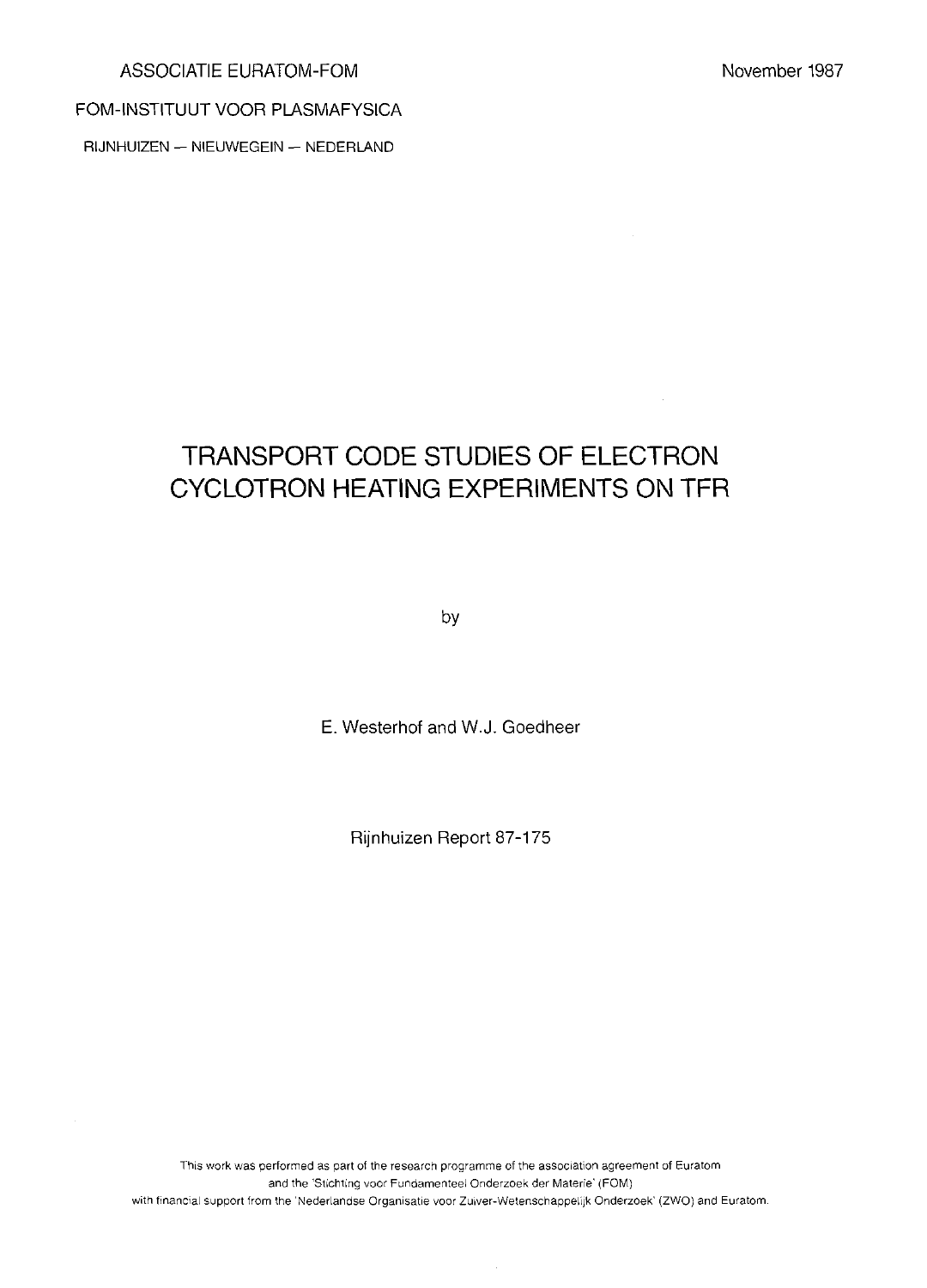# **CONTENTS**

| Abstract |                                                                                        |  |                |
|----------|----------------------------------------------------------------------------------------|--|----------------|
|          |                                                                                        |  | $\overline{2}$ |
| 2        | Introduction to the transport code $\dots \dots \dots \dots \dots \dots \dots \dots$   |  | 5              |
|          |                                                                                        |  | 5              |
|          | 2.2 The electron cyclotron heating model $\dots \dots \dots \dots \dots \dots$         |  | 8              |
| 3        |                                                                                        |  | 10             |
|          | 3.1 Summary of the experimental results $\dots \dots \dots \dots \dots \dots \dots$    |  | 10             |
|          | 3.2 Results and discussion of the simulations $\dots \dots \dots \dots \dots$          |  | 13             |
|          | 3.3 Conclusion and discussion $\ldots, \ldots, \ldots, \ldots, \ldots, \ldots, \ldots$ |  | 22             |
| 4        |                                                                                        |  | 24             |
|          |                                                                                        |  | 24             |
|          |                                                                                        |  | 26             |
|          | 43                                                                                     |  | 27             |
|          | 4.4 Discussion and conclusion                                                          |  | 32             |
| 5.       |                                                                                        |  | 34             |

 $\mathcal{A}^{\mathcal{A}}$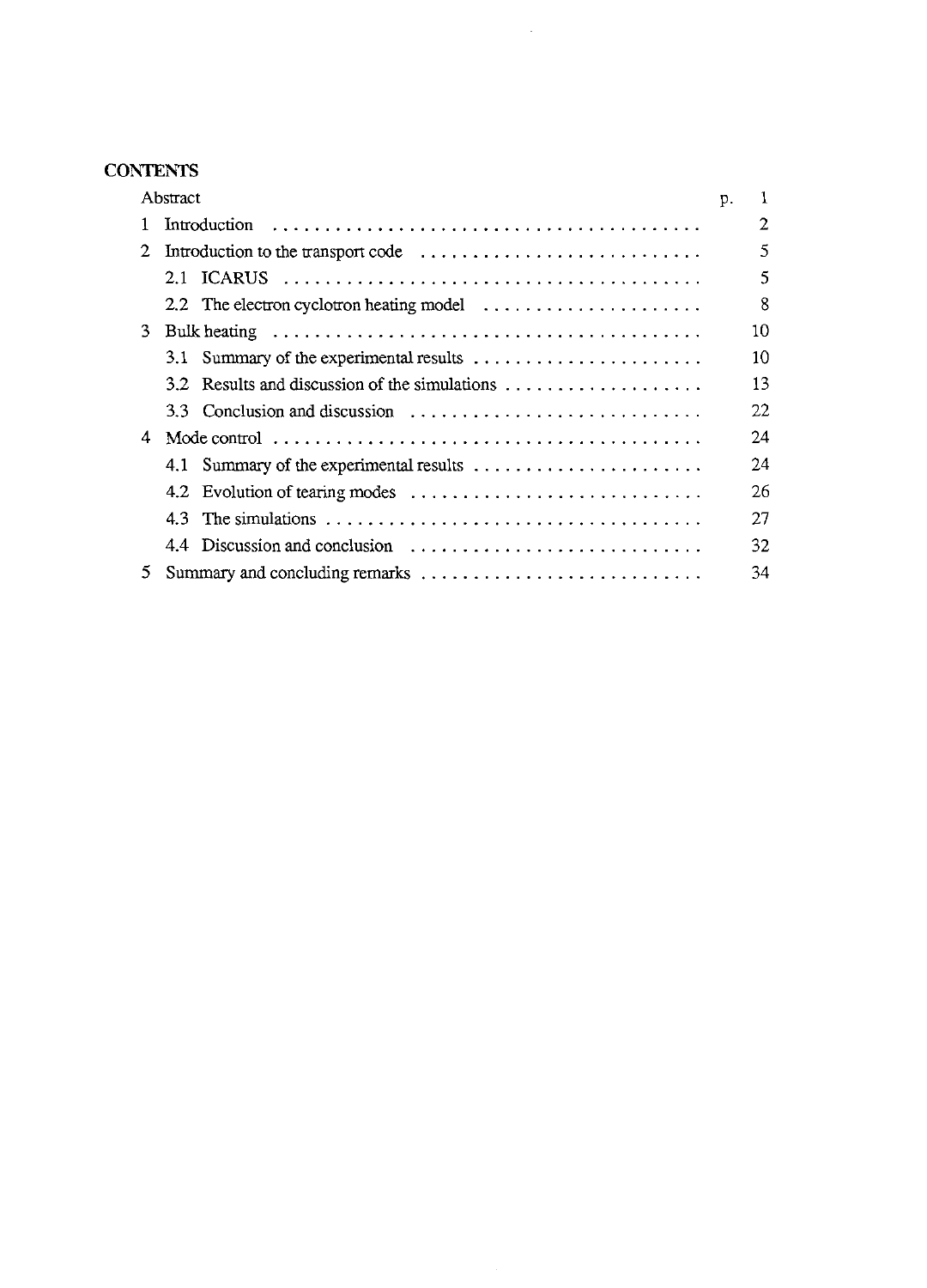## **ABSTRACT.**

Transport code simulations are presented for the Electron Cyclotron Heating (ECH) experiments performed on TFR. The simulations cover both the bulk heating and the MHD mode control experiments. For each of three experimentally identified plasma regimes a scaling of the anomalous electron heat conductivity is identified that yields satisfactory fits for the global plasma characteristics and profiles. For the so-called High-Current and Iron-Dominated regimes the corresponding scalings (with  $\chi_e \sim T_e^{1/2}$ ) also yields a satisfactory description with ECH. This was not the case for the Low-Current regime which showed an exceptionally high ohmic confinement and a strong degradation of confinement with ECH. Instead, good simulations of the ECH phases of Low-Current discharges were obtained with the scaling for the High-Current regime. Shifting the electron cyclotron resonance off-axis led to a gradual decrease of confinement in the simulations. This is in contrast with the experimental findings which showed a strong reduction of confinement already when the resonance was displaced by more than  $+$  or  $-5$  cm. This discrepancy can be explained by increased radial transport caused by the destabilization of the  $m=2$ ,  $n=1$  tearing mode as a consequence of the broader profiles that are generated by off-axis heating. Furthermore, simulations of the mode control experiments were performed using the quasi-linear theory for tearing modes. Starting from an ohmic target plasma which was unstable to the  $m=2$ ,  $n=1$  tearing mode, the evolution of the m=2,  $n=1$  magnetic island during a 100 ms ECH pulse was calculated for various positions of the electron cyclotron resonance and levels of injected power. The best results, i.e. a complete suppression of the island, are obtained for heating almost exactly on the q=2 surface. In contrast to experimental results, the suppression of the island is found to be only temporary. It is concluded that the suppression of the MHD activity obtained in the experiment cannot be explained by profile tailoring alone.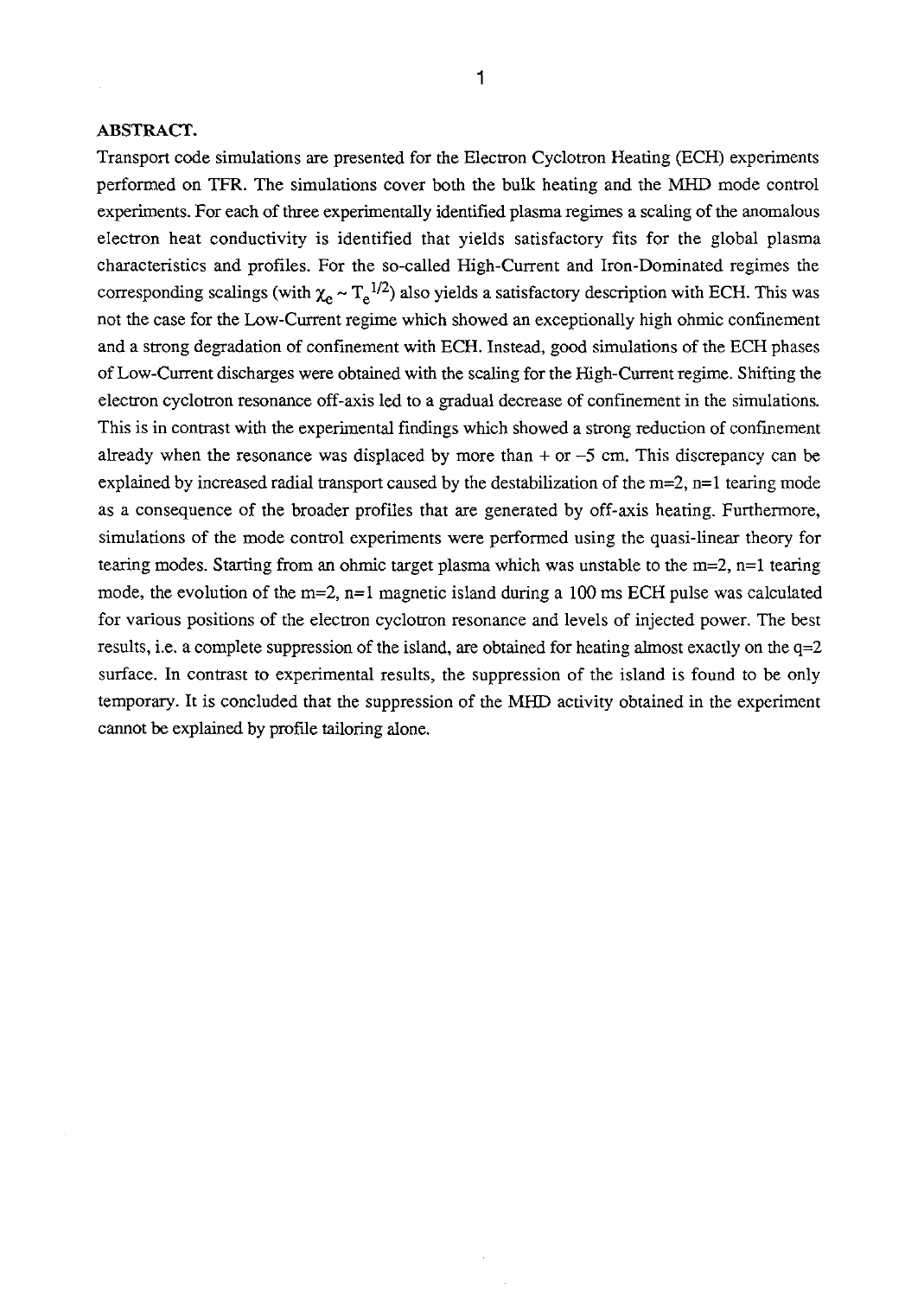#### **1 INTRODUCTION.**

During the last one and a half year of operation of the Tokamak de Fontenay-aux-Roses (TFR) studies on plasma heating by electron cyclotron waves were performed [l-6]. For this purpose TFR was equipped with three 60 GHz gyrotrons, each capable of delivering 200 to 240 kW for 100 ms. The power from the gyrotrons was transferred to the tokamak by transmission lines, which also served to convert the TE<sub>02</sub>-mode generated by the gyrotrons into the TE<sub>11</sub>-mode which is almost linearly polarized. This optimizes the coupling to the O(rdinary)-mode which, for propagation perpendicular to the magnetic field, is lineraly polarized, the electric field being parallel to the magnetic field and perpendicular to the wave vector. The overall efficiency of the transmission lines was 70 to 80%. The schematic layout of the transmission lines is given in Fig. 1.



F1G. 1 Schematic layout of a transmission line showing bends, mode converters, and other components. Mode couplers were placed at various positions in the transmission lines to monitor the power flux in the desired mode. Arc detectors were placed at critical points in the lines (e.g. behind bends and mode converters) to detect possible breakdowns in the lines.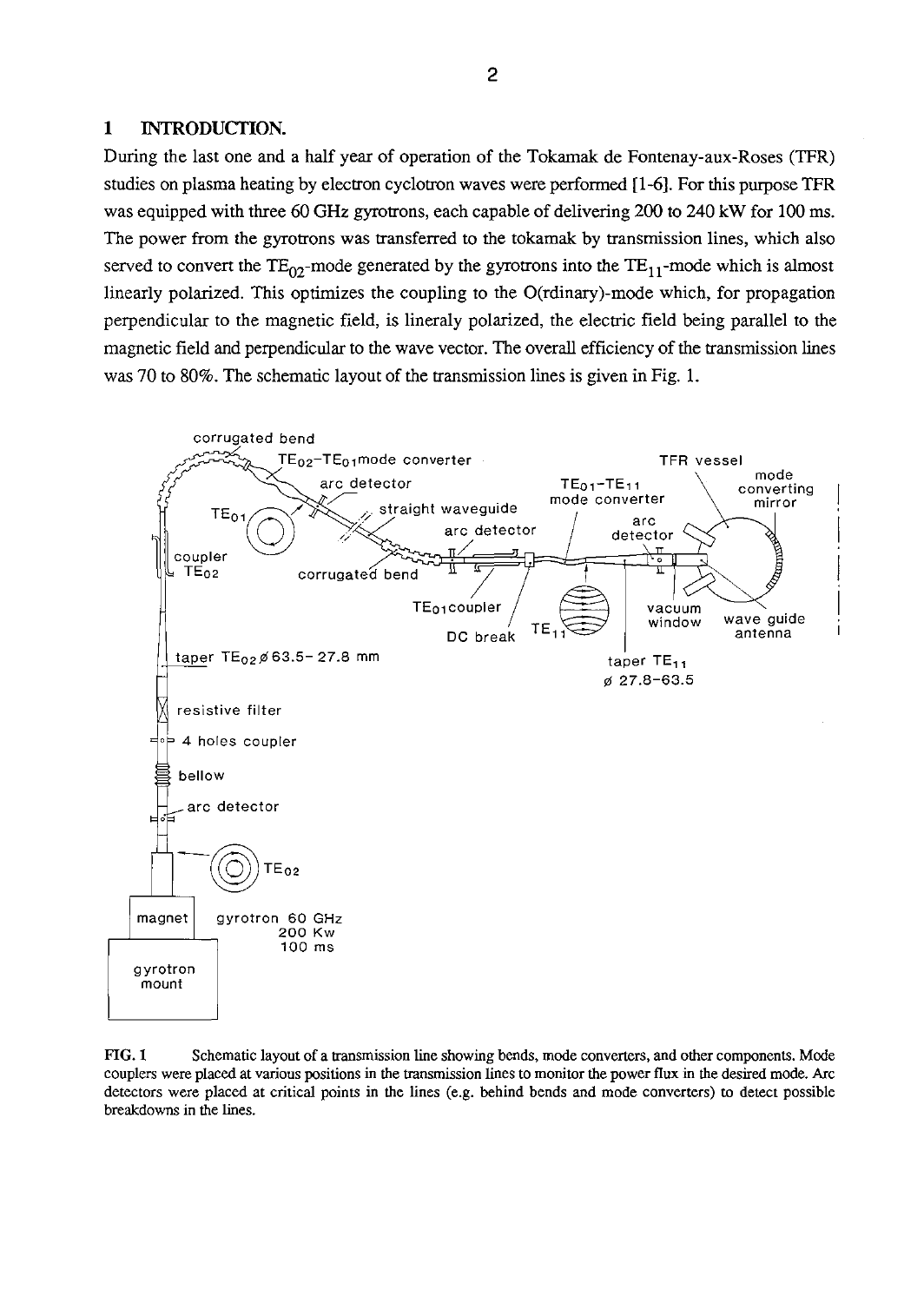The launchers were all directed toward the magnetic axis of TFR, two of them exactly perpendicular and the third with an angle of 74° with respect to the toroidal magnetic field. To prevent power reflection back into the transmission lines in cases of weak wave absorption, a mirror was mounted on the vacuum vessel of TFR opposite to the launchers. During the first experiments this was a smooth, symmetric roof-top mirror, which did not affect the polarization of the wave. Later, this mirror was replaced by a one-sided, grooved mirror which was tilted by 10° and which rotated the polarization over 90°, thus changing the wave from 0- to X-mode polarization. Most experiments were performed in the presence of this mode-converting mirror. The launching geometries ate sketched in Fig. 2.



FIG. 2 Sketch of the positions of the antennae and the reflecting mirrors: a), c), and d) refer to the case with the grooved, mode converting mirror, b) refers to the case with the smooth, mode conserving mirror.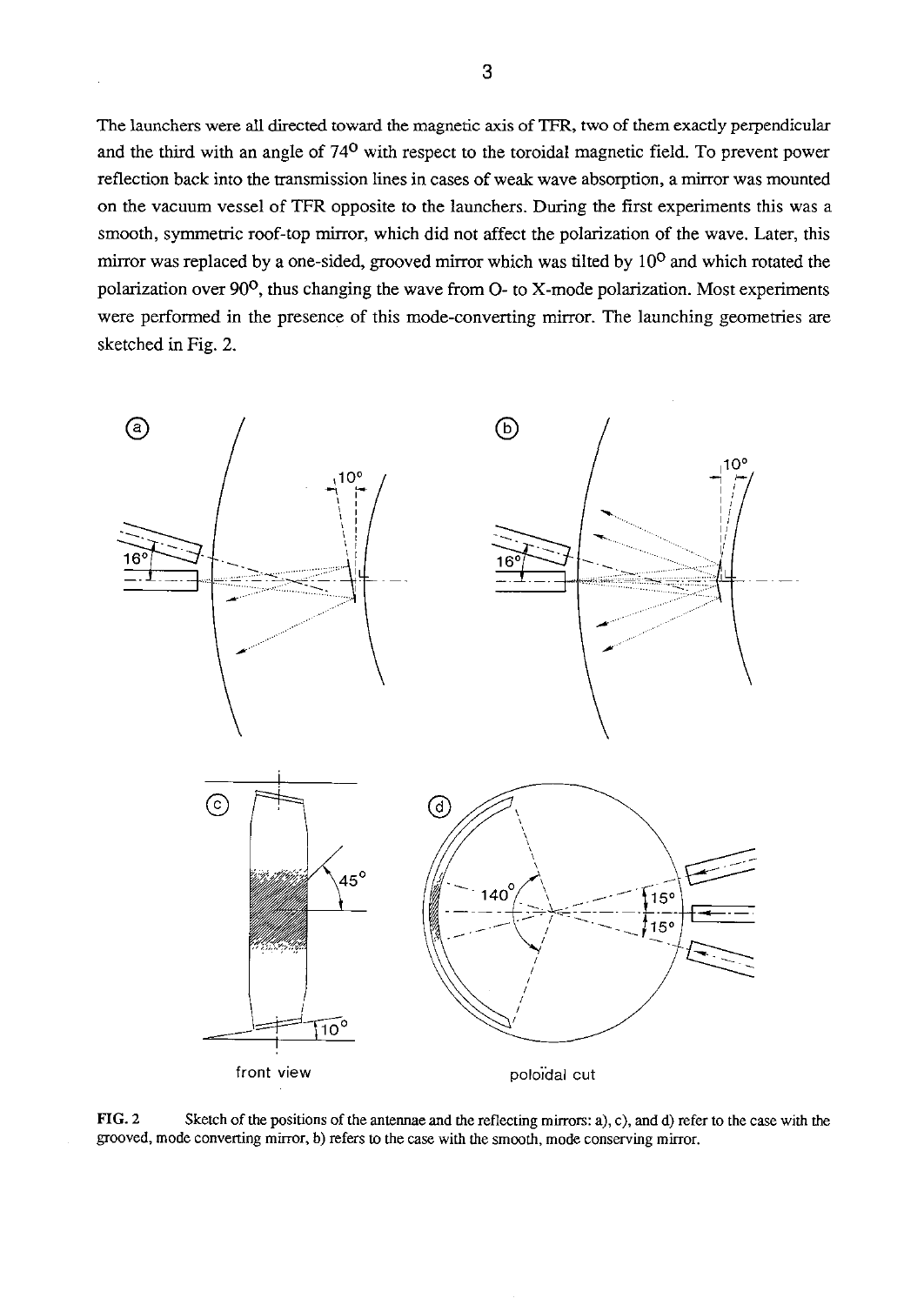A large portion of the available machine time during these last operational periods of TFR was devoted to the Electron Cyclotron Heating (ECH) experiments. Topics addressed in the experiments included, among others, bulk heating and MHD mode control. In this paper, transport code simulations of the experimental results on these two topics are presented.

The main question addressed in the simulations of the bulk heating experiments was the behaviour of the energy confinement with ECH. Scalings are presented for the anomalous electron heat conductivity which yielded satisfactory simulations of the global plasma characteristics in the various plasma regimes both with and without ECH. Little was known so far about the influence of strong additional heating with ECH on the energy confinement, as high power sources in the electron cyclotron range of frequencies became available only recently. Moreover, the first results of high power ECH experiments have yielded contradictory results [7]. From experiments conducted in D-III [8] it was concluded that discharges with ECH show a similar scaling of the energy confinement time as do discharges with Neutral Beam Injection (NBI). In T-10 [9], in contrast, the confinement with ECH was found to be well above that of L-mode scaling [10] which in most other tokamaks applies in the case of NBI. Instead, the confinement in T-10 agrees well with T-11 scaling [11].

The MHD mode control experiments in TFR aimed at the suppression of magnetic islands attributed to instability of the  $m=2$ ,  $n=1$  resistive tearing mode. This suppression is thought to be due to local changes in the temperature and, consequently, in the current density profiles induced by suitably localized ECH. In the simulations this interpretation of the experiments was investigated using the quasi-linear theory of tearing modes [12].

The organization of the paper is as follows. In the next section a short description of the transport code used, ICARUS, is given. Also the ECH model used in the simulations of the bulk heating experiments, is described and compared with full ray-tracing calculations. The subsequent two sections deal with ECH bulk heating and MHD mode control. These sections are selfcontained: first, the relevant experimental data are shortly reviewed, and thereafter the results of the simulations are presented and discussed. In a final section the results are summarized.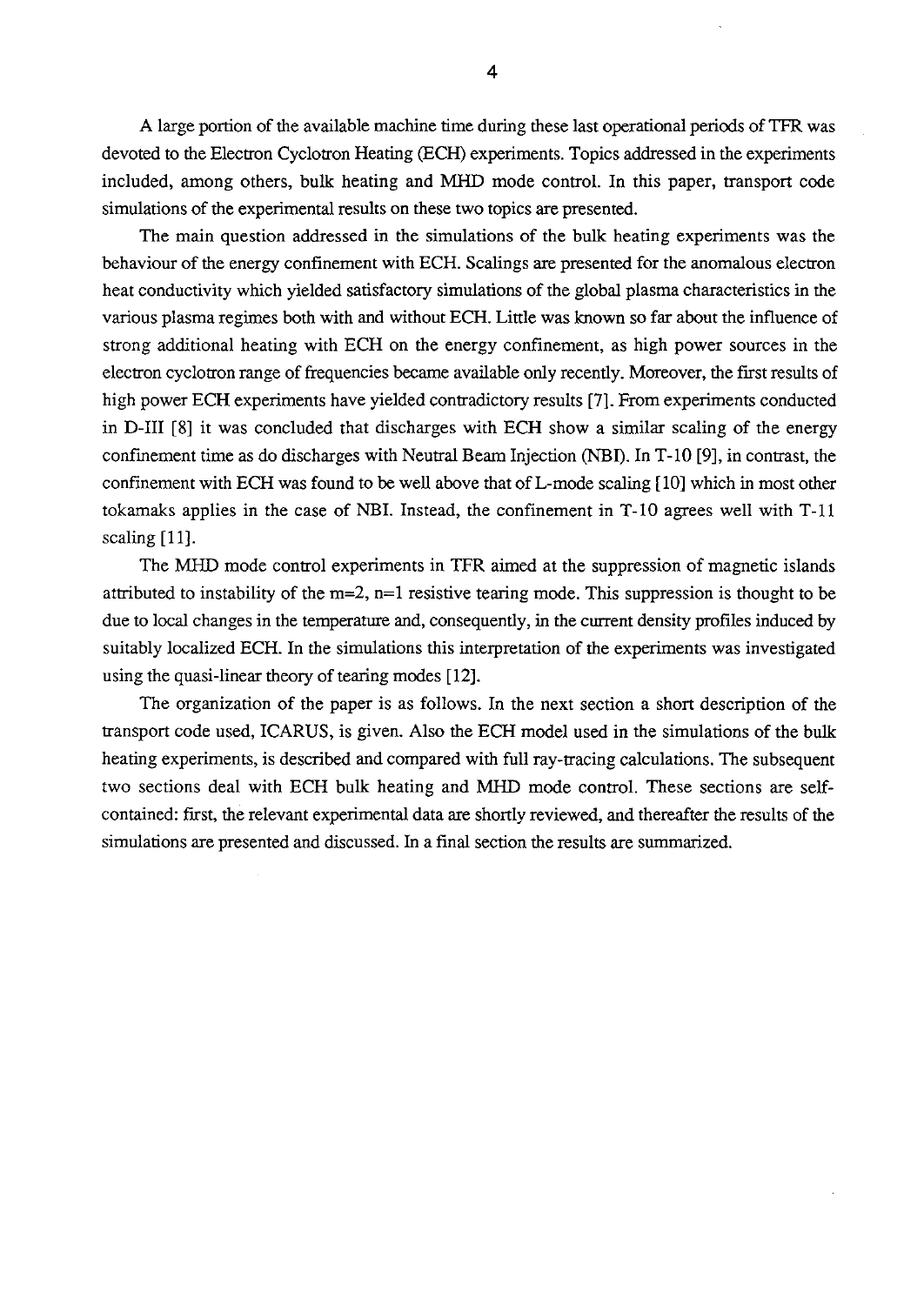#### **2 INTRODUCTION TO THE TRANSPORT CODE.**

In this section a description of the version of the 1-D(imensional) transport code ICARUS [13] used for the present work, is given. In the first part the ICARUS code is presented and the underlying physical models and assumptions are described shortly. In the second part a simple model, saving large amounts of computing time, for the calculation of the deposition of the ECH power is described and compared with results from full ray-tracing calculations.

#### 2.1 ICARUS.

The magnetic field lines of a tokamak form a set of nested surfaces, which are well represented by a set of concentric circles. Because the transport along the magnetic field is very much faster than the transport across the magnetic field, the longest transport timescale is that for radial transport. On this timescale the basic plasma variables, e.g. electron and ion densities and temperatures, are constant over a magnetic surface and are, thus, only a function of the radius. The evolution of the corresponding radial profiles is given by a system of coupled diffusion equations

$$
\frac{\partial}{\partial t} u_i = \sum_{j} \frac{\partial}{r \partial r} r D_{ij} \frac{\partial}{\partial r} u_j + S_i,
$$
\n(1)

where the  $u_i$  are the plasma variables, the  $D_{ii}$  are the corresponding transport coefficients, and the  $S_i$ are the sources (or sinks). The ICARUS code solves Eq. (1) for the vector **u** comprising the poloidal magnetic field  $B_{\theta}$ , the electron density  $n_e$ , the density of specific light and heavy impurities  $n_1$  and  $n_2$ , respectively, and the electron and ion pressures  $p_e$  and  $p_i$ . The ion pressure contains the contributions from all ion species, which at each radius are assumed to have equal temperatures, i.e.  $p_i = (\sum_1 n_i) \cdot kT_i$  where I runs over all ion species.

The ICARUS code contains a variety of models describing physical phenomena that play a role in the behaviour of a tokamak discharge. From these models any selection can be made by setting appropriate switches in the code. Keeping only the dominant contributions to the transport equations as used in the present simulations, the equations can be written as follows: For the poloidal field we used

$$
\frac{\partial}{\partial t} B_{\theta} = \frac{\partial}{\partial r} \frac{\eta}{\mu_0 r} \frac{\partial}{\partial r} r B_{\theta}, \qquad (2a)
$$

where  $\eta$  is the resistivity and  $\mu_0$  the permeability of vacuum. The classical Spitzer resistivity was used neglecting corrections due to trapped particles.

For the electron density we used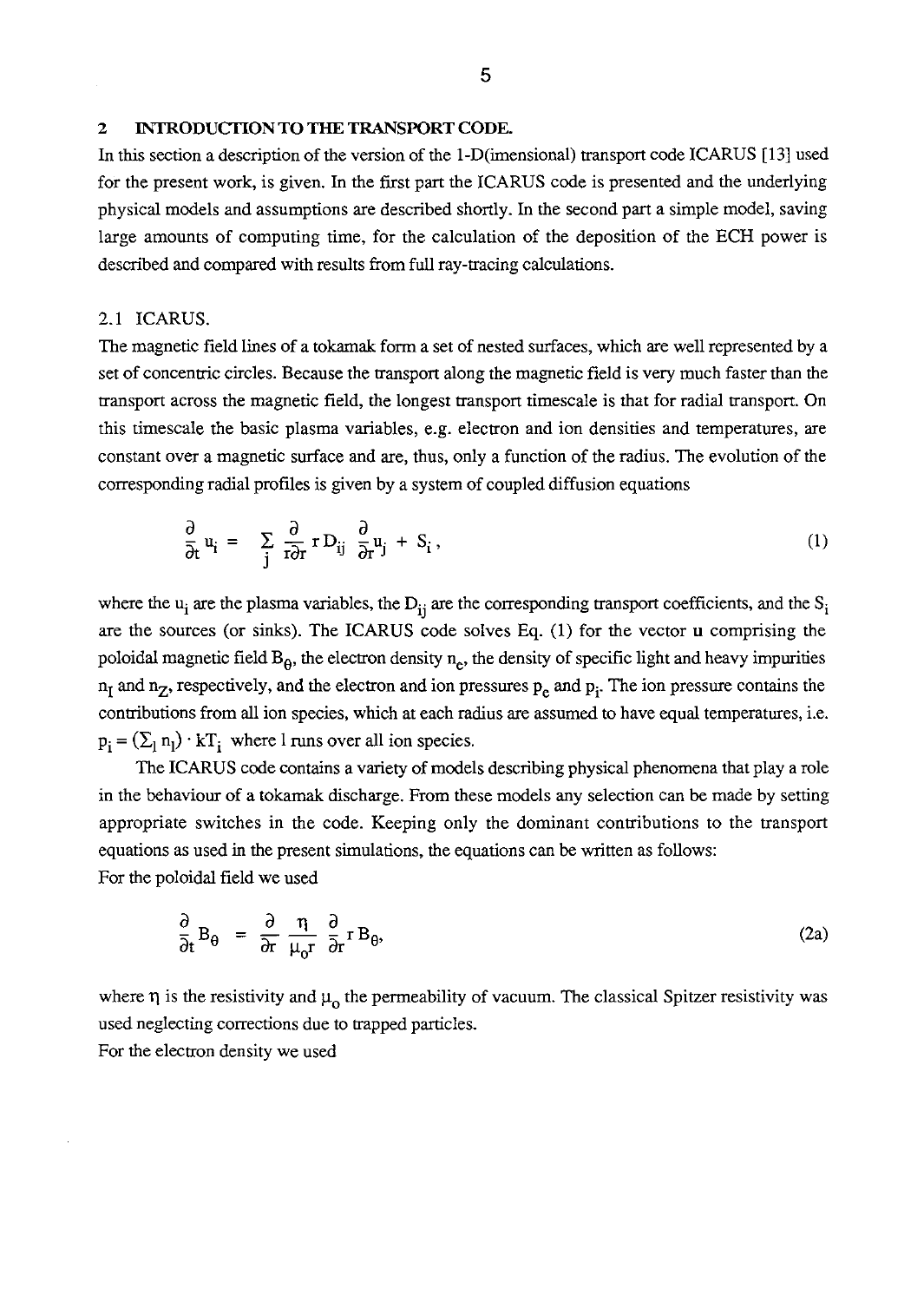$$
\frac{\partial}{\partial t} n_e = -\frac{\partial}{r \partial r} r \Gamma_n + S_n
$$
\n
$$
\text{with } \Gamma_n = -D_n \partial / \partial r(n_e) - n_e \, v_{\text{pinch}},
$$
\n(2b)

where  $D_n$  is the anomalous diffusivity of the electrons,  $v_{pinch}$  is the inward pinch velocity including the inward pinch predicted by collisional transport theory (the so-called 'Ware-pinch' [14]), and a possible anomalous pinch velocity  $v_a$ , and  $S_n$  is the particle source including electrons coming from ionization of neutral particles and the net effect of changes in the degree of ionization of impurity ions. Under most circumstances this latter contribution will be negligible compared to the source from ionization of neutral particles. The model employed in ICARUS to calculate the source from ionization of neutral particles requires some additional remarks. First it is supposed that a fraction R of the particle flux at the edge is neutralized and reenters the plasma. In all calculations  $R = 1$  will be used, i.e. the particle content of the plasma is supposed to be constant. Because the neutral particle transport is fast compared to the radial plasma transport, one can calculate the neutral particle distribution in quasi-steady state. This means that instantaneously a neutral particle distribution is set-up such that equal amounts of neutrals are being ionized in the plasma as are being formed at the edge. In ICARUS this neutral particle distribution is calculated in a plane slab model, which in principle is valid if the mean free path of the neutrals in the plasma is small compared to the minor radius. It must be noted that for the plasma conditions typical of the ECH experiments in TFR this requirement is only marginally fulfilled. Therefore, conclusions regarding the density behaviour will have to be taken with some care.

For the electron pressure we used

$$
{}^{3}/_{2} \frac{\partial}{\partial t} P_{e} = -\frac{\partial}{r\partial r} r (Q_{e} + {}^{5}/_{2} \Gamma_{n} kT_{e}) + P_{\Omega} + P_{ECH} - P_{ei} - P_{rad}
$$
\n
$$
\text{with } Q_{e} = -n_{e} \chi_{e} {}^{3}/_{\partial r} (kT_{e}), \qquad (2c)
$$

where  $\chi_e$  is the anomalous electron heat conductivity,  $P_{\Omega}$  is the power source due to ohmic heating,  $P_{ECH}$  is the Electron Cyclotron power source to be discussed in the second part of this section,  $P_{ei}$ is the collisional energy exchange between the electrons and the ions, and  $P_{rad}$  includes all radiation losses. The calculation of the radiation losses includes bremsstrahlung, cyclotron radiation and line radiation of the impurity ions. For plasma parameters typical of the ECH experiments in TFR the dominant contribution comes from impurity line radiation which can only be calculated in an approximate manner. A satisfactory approximation is provided by the corona model in which all transport effects of ions in various ionization states are neglected, excitation is by collisions with electrons and de-excitation is radiative.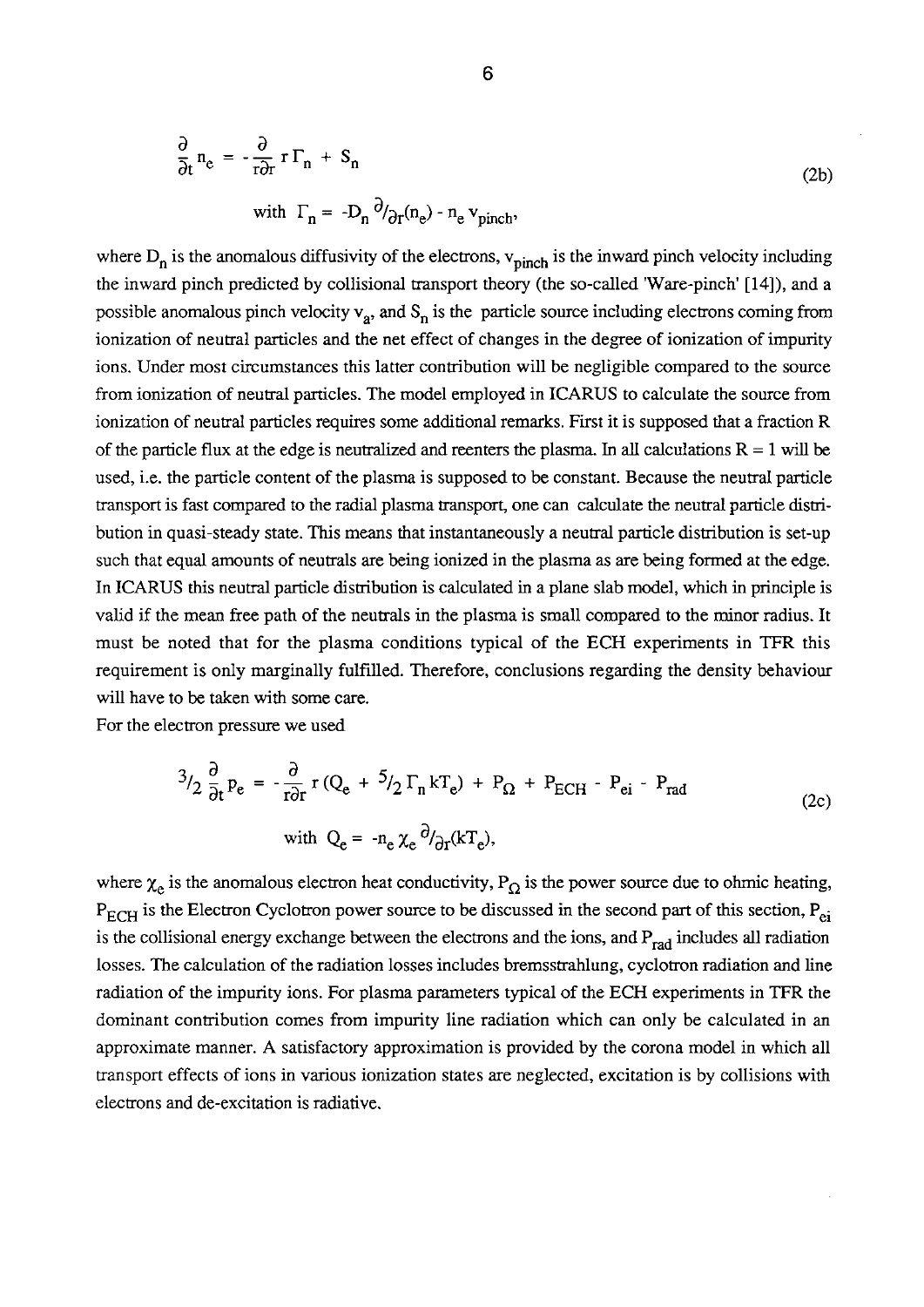For the ion pressure we used

$$
{}^{3}/_{2} \frac{\partial}{\partial t} p_{i} = -\frac{\partial}{r \partial r} r Q_{i} + P_{ei}
$$
  
with  $Q_{i} = -n_{i} \chi_{i} \partial/\partial r (kT_{i}),$  (2d)

where  $\chi_i$  is the ion heat conductivity taken from collisional theory [14], i.e. no anomalous ion heat conductivity has been used.

The light and heavy impurities, finally, are specified at the beginning of each simulation and are assumed not to change with time.

The anomalous transport coefficients  $\chi_e$ ,  $D_n$ , and  $v_a$  are a key topic in tokamak plasma physics and the main subject of Section 3. Ref. [15] gives a comprehensive review of anomalous transport in tokarnaks. Here we limit ourselves to some general remarks.

Generally the anomalous heat conductivity is represented by a scaling of the type

$$
\chi_{\rm e} = \left(\Pi_{\rm j} v_{\rm j}^{\alpha} \right) \, F(r) \tag{3}
$$

where the  $v_i$  are plasma variables, e.g., the major radius R, the minor radius a, the electron temperature  $T_e$ , the electron density  $n_e$ , the safety factor q, etc., and  $F(r)$  is some function of the radius. In the section on bulk heating scalings for  $\chi_e$  are presented which fitted the experimental results from the various plasma regimes. Because the particle confinement time is generally several times longer than the energy confinement time but obeys a similar scaling,  $D_n$  is usually taken to be proportional to  $\chi_e$ . We used  $D_n = \frac{1}{4} \chi_e$ . To obtain the correct electron density profile normally an anomalous inward pinch velocity is needed. For this the form

$$
v_a = v_o (r/a)^2 \tag{4}
$$

was taken. The anomalous pinch velocity was kept constant during a discharge.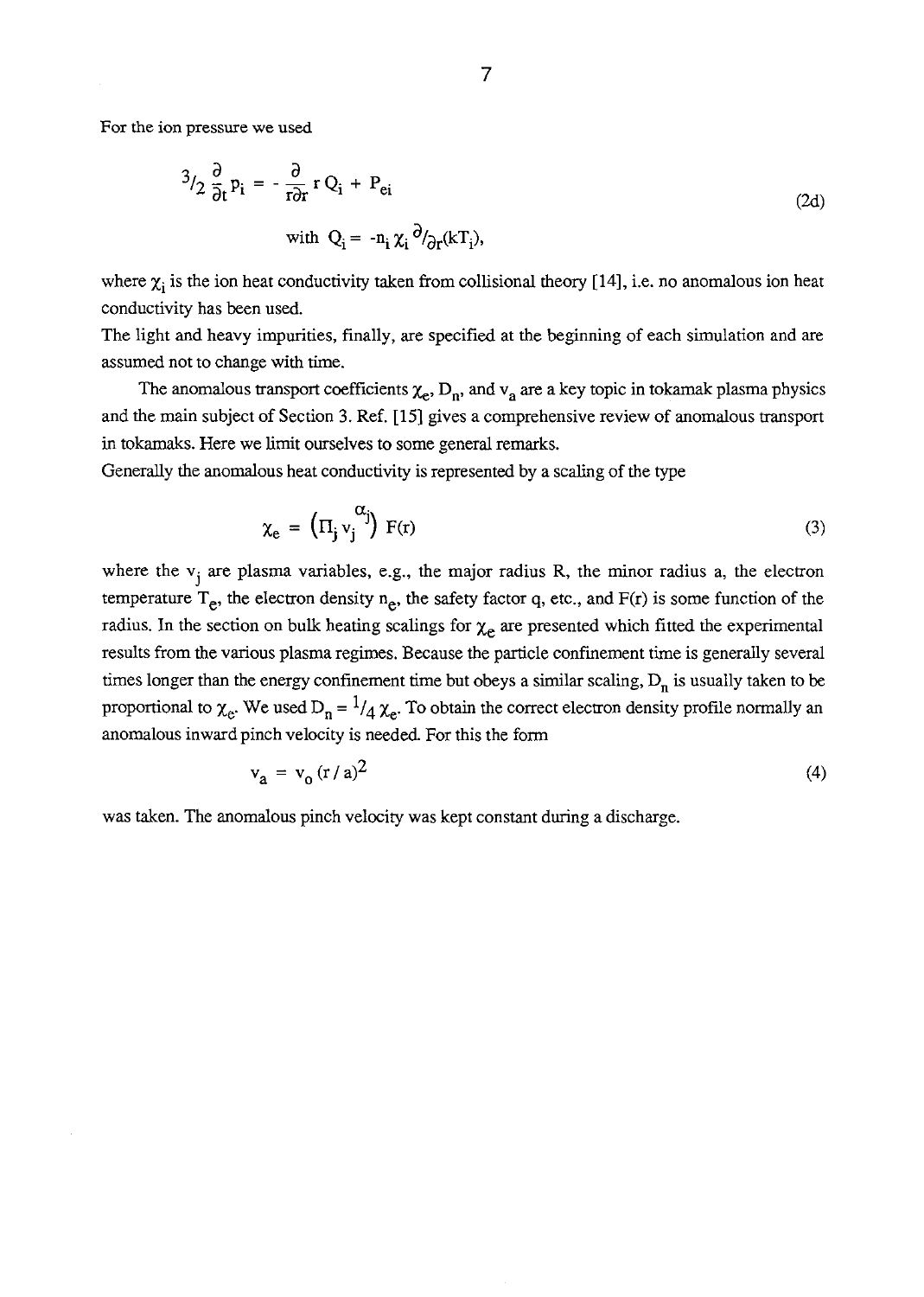### 2.2 THE ELECTRON CYCLOTRON HEATING MODEL.

The propagation of electromagnetic waves in the electron cyclotron range of frequencies can be described in terms of the WKB approximation; the wave lengths involved (e.g.,  $\lambda = 5$  mm at a frequency of 60 GHz) are short compared to typical scale lengths in a tokamak (e.g., the minor radius which in the case of TFR is  $a = 18$  cm). Furthermore, the dispersion properties and the linear absorption of electron cyclotron waves are well known [16]. Ray-tracing techniques therefore can provide accurate calculations of the electron cyclotron power deposition profile,  $P_{ECH}$ , required in the transport code simulations. This approach, however, requires long computing times. For this reason we used a simpler model in the transport code calculations for the bulk heating experiments, similar to the model described in Ref. [17]. This model is motivated by the observation that the layer where the power is absorbed, is thin compared to the radius of curvature of the ray trajectories caused by refraction. Consequently, within this layer refraction may be neglected. This allows to approximate the actual rays by a straight beam, the width of which is chosen in such a way that it accounts for the refraction of the rays along their paths up to the absorption layer. The power density in vertical direction, y, of the beam is taken to be parabolic, i.e. for  $|y - y_0| \leq w$ 

$$
P_{\text{beam}}(y) = P_0 (1 - (y - y_0)^2 / w^2),
$$
 (5)

where w is the half-width of the beam and  $y_0$  is the vertical position of the centre of the beam at the absorption layer. A projection of the rays on the poloidal plane results in a local power absorption given by

$$
P_{\text{abs}} = \alpha(x, y) P_{\text{beam}}(y) \exp \left(-\int_{0}^{s(x, y)} \alpha(s') \, ds'\right),\tag{6}
$$

where x is the coordinate along the major radius, s' is the coordinate along the ray trajectory, and  $ds' = dx / \sin \theta$ ,  $\theta = \tan \left(N_{\parallel} / N_{\parallel} \right)$ , and  $N_{\perp} (N_{\parallel})$  is the ray-refractive index perpendicular (parrallel) to the magnetic field. In plane slab geometry  $N_{\parallel}$  is constant along a ray. Because this also holds, to a good approximation, in a tokamak, we assumed  $N_{\parallel}$  to be constant along a ray. The power is spread very fast over the whole flux surface affected, yielding a radial power deposition profile

$$
P_{ECH}(r) = \frac{1}{4\pi^2 R} \int_{0}^{2\pi} d\theta \ P_{abs}(x, y). \tag{7}
$$

This model gives a satisfactory approximation for  $P_{ECH}$  over a wide range of plasma parameters, for injection of the 0-mode from the high- and low-field side as well as for the injection of the X-mode from the high-field side, if the angles of propagation are not too far from perpendicular with respect to the toroidal field. Also the power absorbed along rays reflected by a mirror mounted on the discharge chamber opposite to the wave guide antennae can be accounted for. In this case Eq. (6) has to be applied also to the reflected rays with  $N_{11}$  being determined by the reflection of the ray at the mirror. For densities close to or above cut-off, of course, the refraction effects are large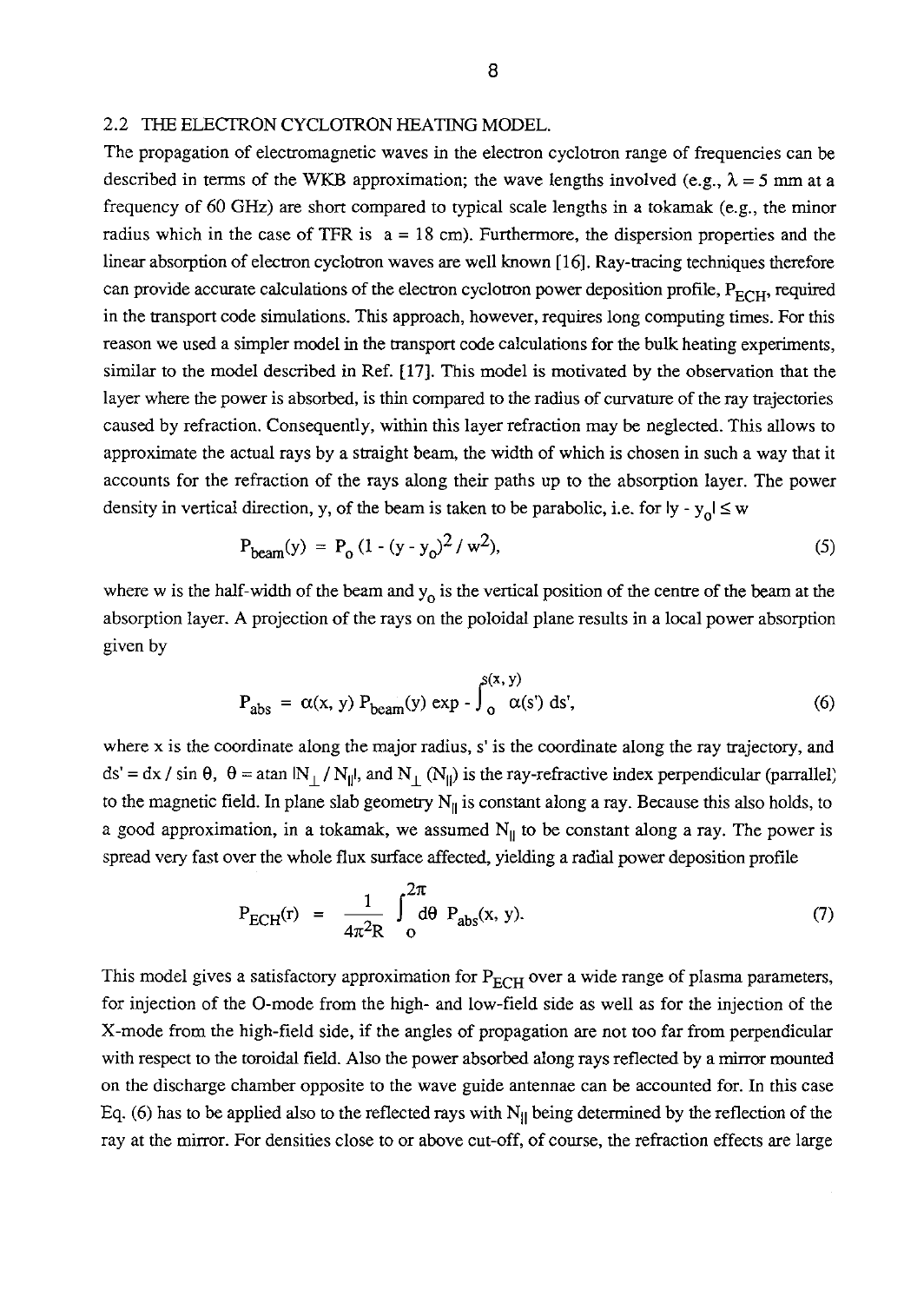and the model is no longer valid. Figure 3 gives P<sub>ECH</sub> as calculated with this model for typical plasma parameters. For comparison also the results of a full ray-tracing calculation with the TORAY code [18] are given. Clearly, the results obtained with the simple model agree well with the full ray-tracing calculations.



FIG. 3 Power deposition profiles as calculated by the simple model (full lines) and by a full ray-tracing calculation. In both cases 200 kW of 60 GHz waves in the 0-mode was injected perpendicularly to the toroidal field (N<sub>11</sub> = 0) into a plasma with central resonance, R=0.96 m, a=0.18 m, n<sub>e</sub> = 2.5 10<sup>19</sup> (1 - (r/a)<sup>2</sup>) m<sup>-3</sup>, and  $T_e = 1.0 (1 - (r/a)^2)^2$  keV. In the simple model a half width of the beam of 6 cm was used. In the ray-tracing calculations the rays were chosen to model a Gaussian beam with an angular spread of  $3^{\circ}$  coming from R=1.5 m, which gives a good representation of the actual antenna pattern.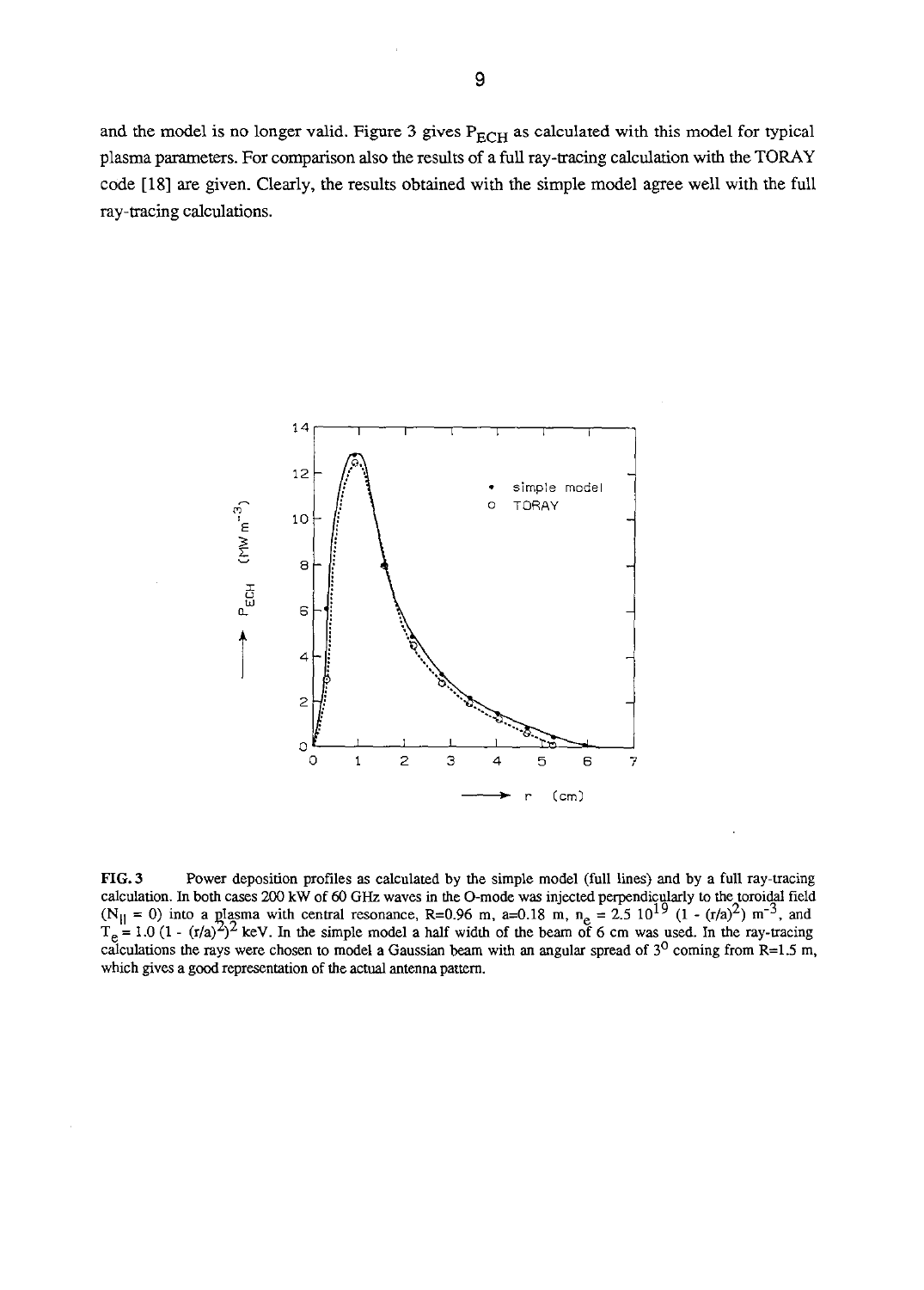#### 3 **BULK HEATING.**

### 3.1 SUMMARY OF THE EXPERIMENTAL RESULTS.

A main aim of the Electron Cyclotron Heating experiments on TFR was bulk plasma heating. Both plasma variables and heating power were varied over a broad range. The ECH was localized at various positions in the plasma.

In the experiments three distinct regimes of the Ohmic target plasma were found, depending on the plasma current or the contamination with heavy impurities [ 4-6]. Two regimes corresponded to relatively clean plasma conditions: one for low plasma current (the Low-Current regime with for the safety factor at the edge:  $q_a \geq 3.2$ ) and the other for high plasma current (the High-Current regime with  $q_a \leq 3.2$ ) [2,3,6]. A third regime was present in discharges with a high level of metallic impurities (the Iron-Dominated regime) [ 4,6]. The latter discharges were obtained during a period in which a calorimeter was installed in the limiter shadow. No dependence of the plasma regime on current was found in the Iron-Dominated regime. The best confinement was obtained in the Low-Current regime which was free of any MHD activity. In the High-Current regime the confinement was degraded by a factor of 1.5 to 2.0 [5]. Other marked differences with respect to the Low-Current regime were the presence of strong, saturated MHD oscillations and a stronger peaking of the  $T_e$ -profile. These differences are illustrated in Fig. 4 showing the evolution of the current, lineintegrated density, and MHD activity. Also the corresponding temperature and density profiles are shown. In the Iron-Dominated regime the worst confinement was found [5].

In the experiments the central electron density  $n_e(0)$  was varied from 1.0 to 5.0 10<sup>19</sup> m<sup>-3</sup>. We will concentrate here on the medium-density range ( $n_e(0) = 1.5$  to 3.0  $10^{19}$  m<sup>-3</sup>) because at low densities strong suprathermal effects were observed during ECH, while at high densities the plasma core was inaccessible for the O-mode, the cut-off density for 60 GHz being 4.46  $10^{19}$  m<sup>-3</sup>. For these medium densities, the energy confinement was proportional to the density. This remained true also during ECH, although this fact was obscured by strong effects of ECH on the particle content and on the density profile. During ECH the density profile was broadened. In addition, at higher densities a strong density pump-out was observed, while at low densities ECH led to an increase of the total particle content. Figure *5* summarizes the experimental data on central ECH by giving the energy confinement time  $\tau_E$  as a function of input power for typical medium-density discharges (i.e., with a volume average densitiy  $\langle n_e \rangle$  between 1.0 and 1.5 10<sup>19</sup> m<sup>-3</sup>) from all three regimes.

Shifting the electron cyclotron resonance to the high- or low-field side leads to off-axis heating. Shifting of the resonance by more than *5* to 6 cm led to a strong degradation of confinement [5]. Smaller shifts, on the other hand, led to only a minor degradation of confinement.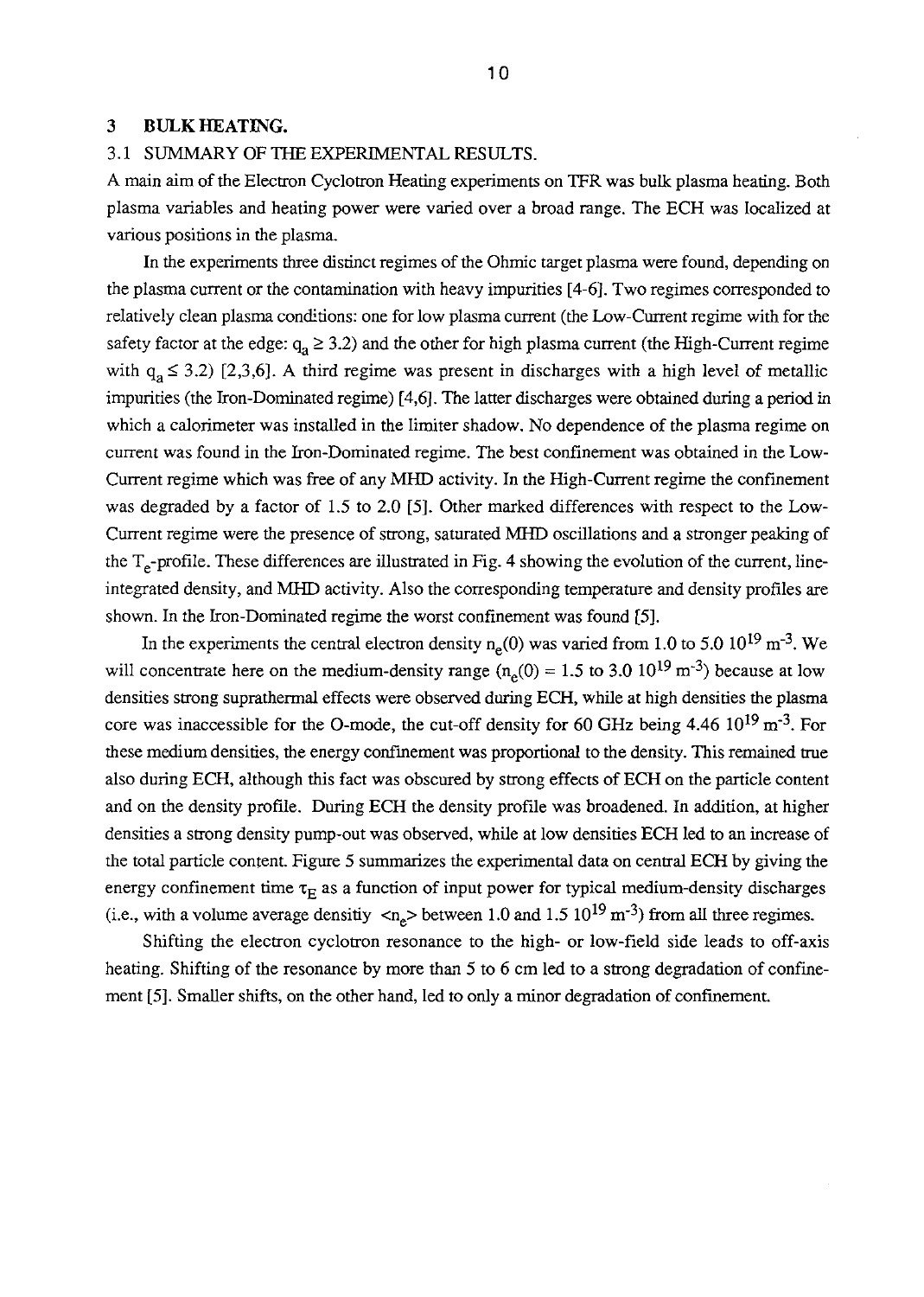



**11** 

**1**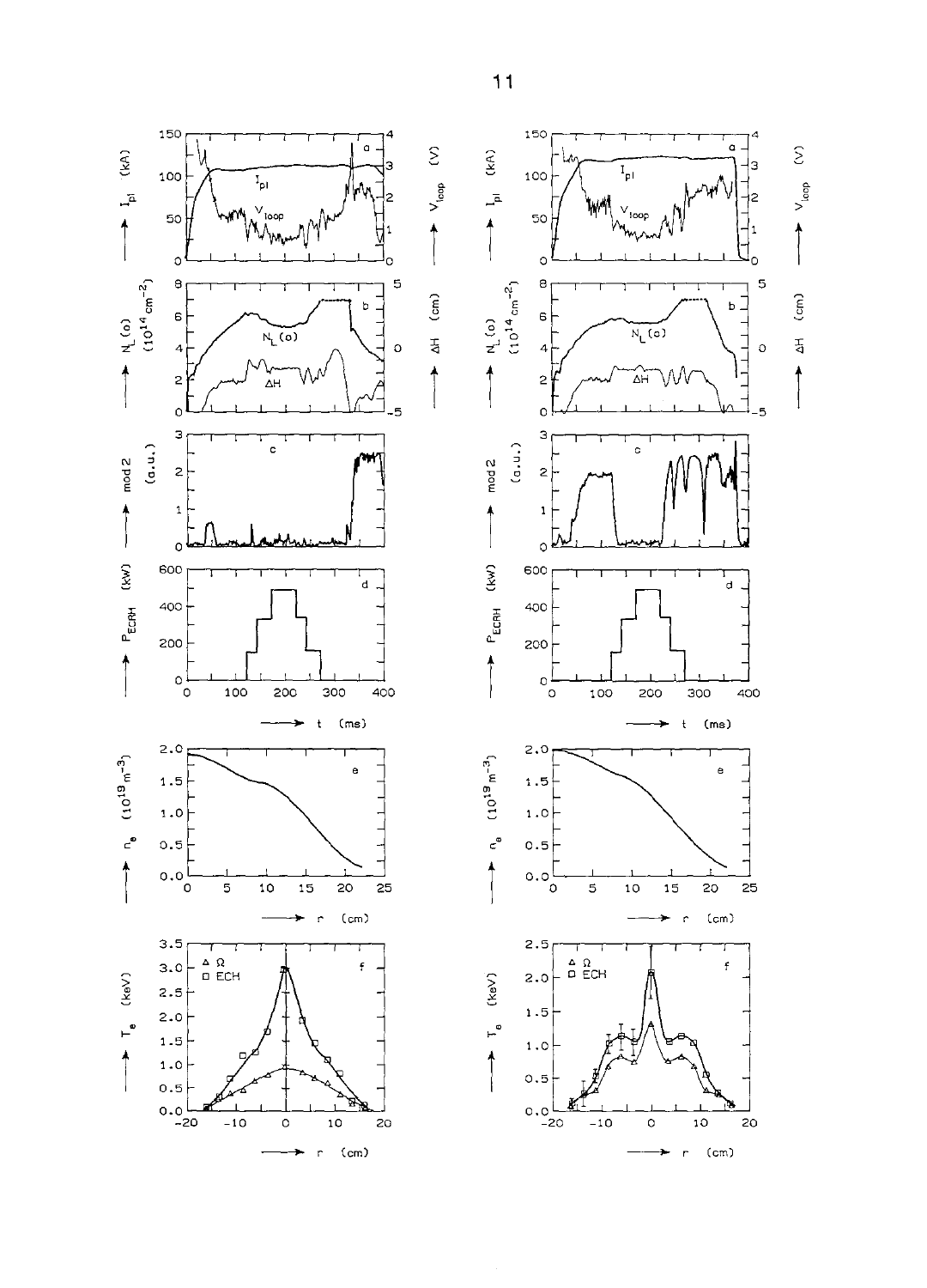- F1G. **4** Typical experimental results for a Low- (left) and a High-Current (right) discharge.
- a) The evolution of the plasma current  $I<sub>p</sub>$  and the loop voltage  $V<sub>loop</sub>$ .
- b) The evolution of the central line-integrated electron density N<sub>L</sub> (0) and the horizontal displacement  $\Delta H$  of the centre of the plasma column with respect to the centre of the vacuum vessel (R=0.98 m).
- c) The evolution of the m=2 mode activity.
- d) The injected ECH power.
- e) A typical density profile during ECH.
- f) Typical temperature profiles both for phases with only ohmic heating and during phases with full power (-500 kW) ECH.



F1G. *5* The energy confmement times as a function of ECH power (each gyrotron corresponds to -170 kW) for typical medium density (i.e.  $\langle n_{e} \rangle = 1.0$  to 1.5 10<sup>19</sup> m<sup>-3</sup>) discharges from the three regimes [5]. It is noted that the points for the Iron-Dominated regime correspond to dicharges with relatively high densities for which a significant particle pump-Out was observed which, at least partly, explains the strong degradation of confinement observed in this case [5].

• Low-Current,  $I_p \approx 100$  kA.  $\nabla$  High-Current,  $\Gamma$   $\approx$  115 kA.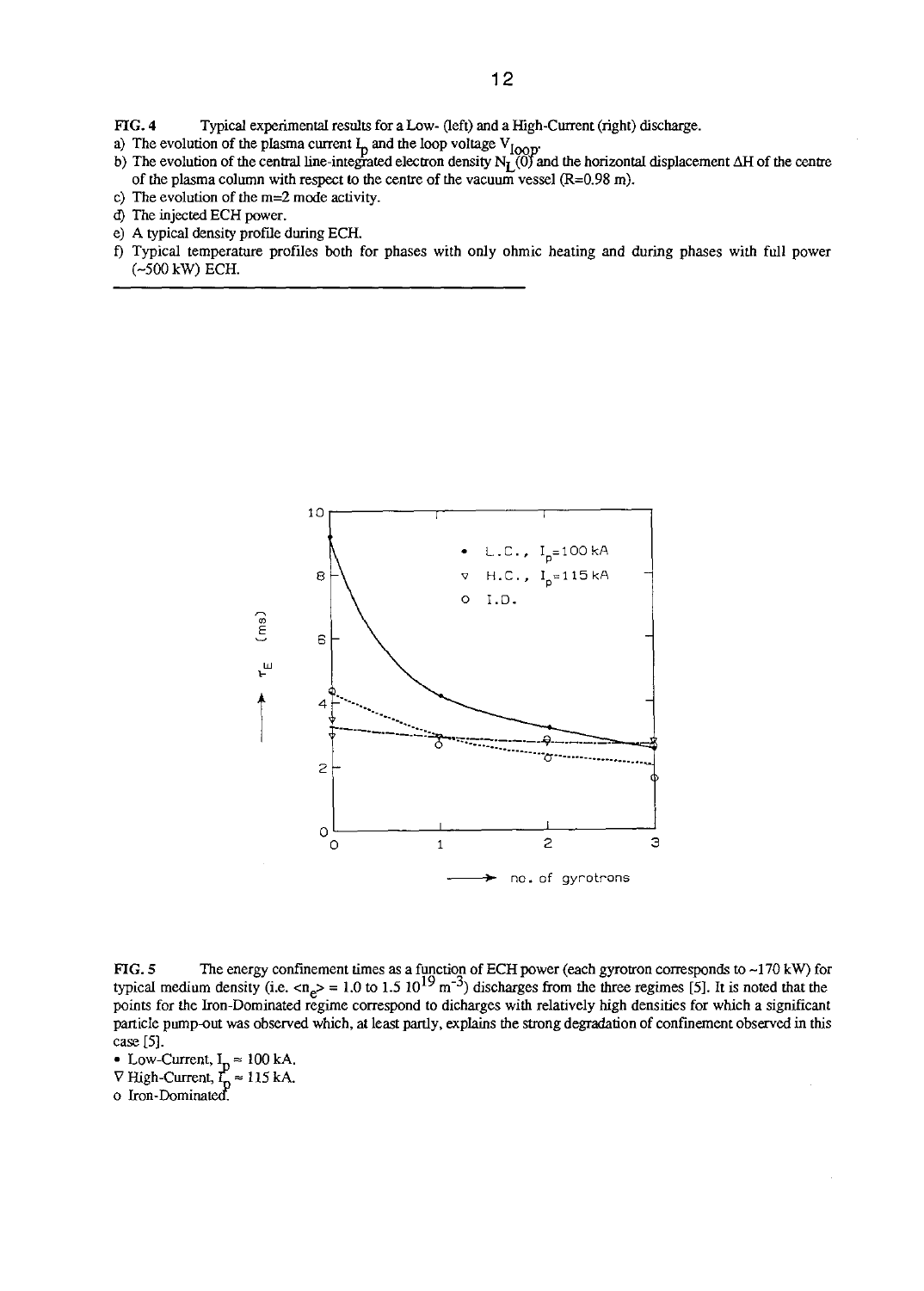#### 3.2 RESULTS AND DISCUSSION OF THE SIMULATIONS.

The main objective of the simulations was to find a scaling for the anomalous electron heat conductivity which gives a satisfactory description of the energy confinement and of the  $T_e$ -profiles observed with and without high power ECH for the discharges investigated. A second question for which we sought an answer in the simulations, was the cause of the differences between the two ohmic regimes under clean plasma conditions.

In search of a proper scaling for the electron heat conductivity  $\chi_e$ , we observe the following points. First, as is generally observed in tokamaks, the energy confinement in all ohmic regimes was proportional to the density. This justifies the working hypothesis  $\chi_e \sim n_e^{-1}$ . Secondly, some degradation of confinement was found for high-power ECH. One way to obtain such a degradation is to suppose that  $\chi_e$  increases whith temperature during ECH. Guided by the results obtained on T-10, we put  $\chi_e \sim T_e^{1/2}$ . Finally, it is known that the fairly peaked  $T_e$ -profiles as observed in tokamaks, generally require a radial profile of  $\chi_e$  that increases sufficiently strong with radius. To assure such a profile of  $\chi_e$ , we introduced an explicit radial dependence, viz.

$$
\chi_{e}(r) = \text{Const.} \frac{T_{e}(r)^{1/2}}{n_{e}(r)} \ F(r/a), \tag{8}
$$

where, for each regime, the constant was adjusted such that the correct value of the global energy confinement time in the ohmic phase was reproduced, while F(r/a) was chosen such that the experimental  $T_e$ -profile was satisfactorily fitted.

For each regime a discharge of medium density was simulated.

## The Low- and High-Current Regimes.

For the Low- and High-Current regimes good simulations of the properties of ohmic dicharges were obtained with the following scalings for the electron heat conductivity:

at Low-Current 
$$
\chi_e = 1.4 \, 10^{19} \frac{T_e^{1/2}}{n_e} e^{3((r/a)^4 - 1)} m^2/s,
$$
 (9a)

at High-Current 
$$
\chi_e = 1.4 \, 10^{19} \frac{T_e^{1/2}}{n_e} e^{3((r/a)^2 - 1)} \, m^2/s,
$$
 (9b)

where T<sub>e</sub> is in eV and n<sub>e</sub> is in m<sup>-3</sup>. The particle diffusion coefficient was D<sub>n</sub> = 1/4  $\chi_e$  while no anomalous inward pinch was required to obtain a good simulation of the density profile. For large r, transport was limited to 5 times Bohm transport: i.e.,  $\chi_e \leq 5 \chi_B$  with

$$
\chi_{\rm B} = \frac{T_{\rm e}}{16 \,\rm B} \quad \text{m}^2/\text{s} \tag{10}
$$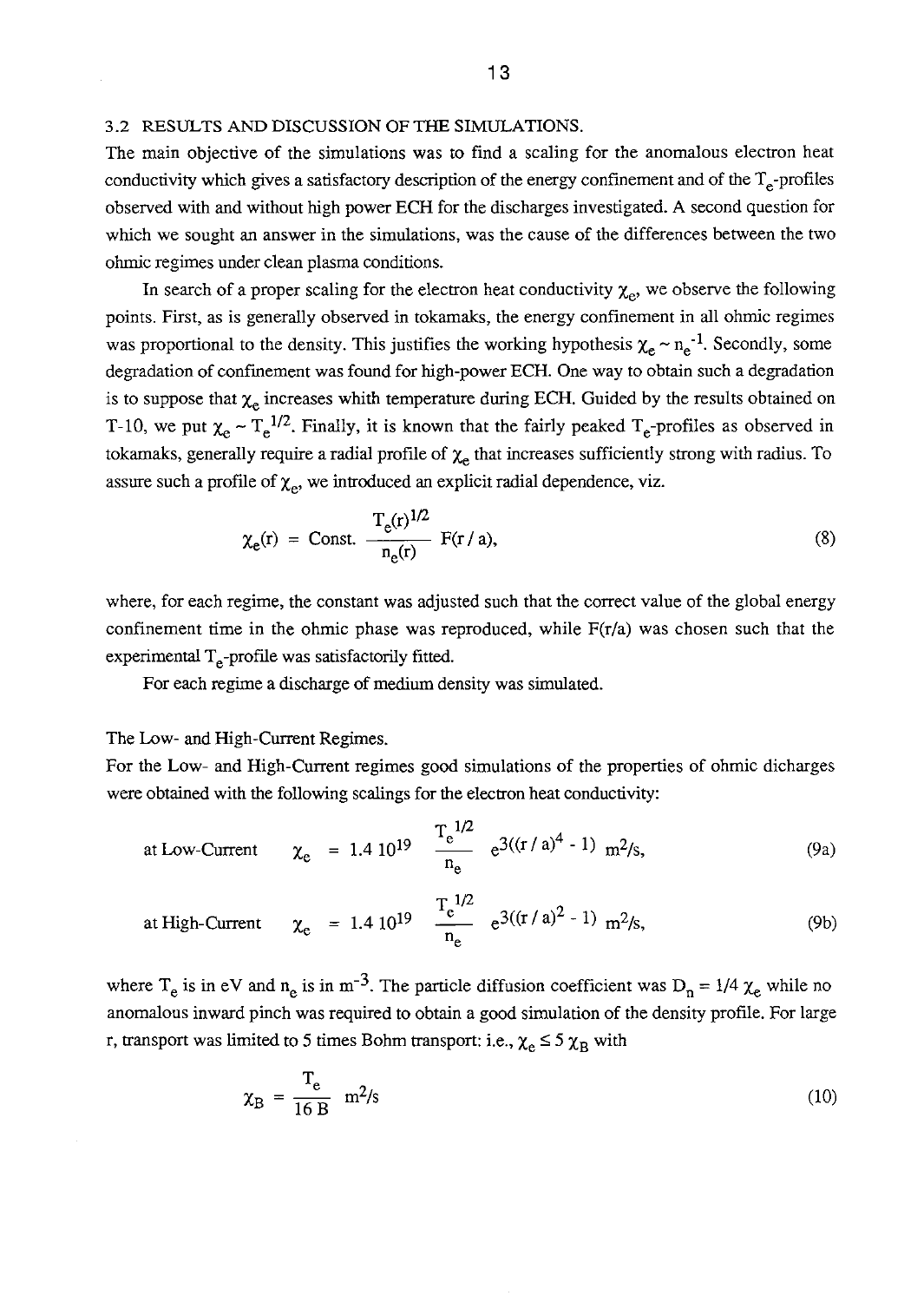with T<sub>e</sub> in eV and B in Tesla. One discharge at medium density,  $\langle n_e \rangle = 1.3 \times 10^{19} \text{ m}^{-3}$ , in both the Low- and High-Current regime was simulated. In Table 1 the main results of these simulations are given together with experimental results of two corresponding discharges. The  $T_e$  and  $n_e$  profiles are shown in Fig. 6 including experimental data. Note that the only difference in  $\chi_e$  for the Lowand High-Current regimes is in the explicit radial function F(r). This is sufficient to explain the difference in both  $T_e$ -profiles and energy confinement times. The difference in the functions  $F(r)$ and, consequently, in  $\chi_e$  is largest for  $r \approx 0.7$  a. Around this radius the scaling for the High-Current regime results in a value for  $\chi_e$  which is twice as high as the value given by the scaling for the Low-Current regime. Note, that this radius is close to the q=2 surface, which suggests that the increased transport in the High-Current regime can be attributed to the high level of MHD activity, and more particularly to the m=2, n=1 mode on the  $q=2$  surface, observed only in this regime.

|                       |                            | LOW-CURRENT |            | <b>HIGH-CURRENT</b> |            |
|-----------------------|----------------------------|-------------|------------|---------------------|------------|
|                       |                            | EXP         | <b>SIM</b> | <b>EXP</b>          | <b>SIM</b> |
|                       | Plasma parameters          |             |            |                     |            |
| R                     | (m)                        | $-0.96$     | 0.96       | $-0.96$             | 0.96       |
| a                     | (m)                        | $-0.18$     | 0.18       | $-0.18$             | 0.18       |
| $B_{z}$               | (T)                        | 2.14        | 2.14       | 2.14                | 2.14       |
| I                     | (kA)                       | < 110.      | 105.       | > 110.              | 115.       |
| $\langle n_e \rangle$ | $(10^{19} \text{ m}^{-3})$ | $1.0 - 1.5$ | 1.3        | $1.0 - 1.5$         | 1.3        |
| Impurities            |                            |             |            |                     |            |
| Oxygen                |                            | $3\%$       | $3\%$      | $3\%$               | $3\%$      |
| Iron                  |                            |             | 0.2%       |                     | $0.2\%$    |
| Ohmic results         |                            |             |            |                     |            |
| $T_e(0)$              | (eV)                       | $-900.$     | 940.       | ~1000.              | 980.       |
| $T_i(0)$              | (eV)                       | $-300.$     | 315.       | $-300.$             | 285.       |
| $n_e(0)$              | $(10^{19} \text{ m}^{-3})$ | $-2.5$      | 2.6        | $-2.5$              | 2.6        |
| $\tau_{\rm E}$        | (ms)                       | $-8.$       | 7.0        | $-4.$               | 4.4        |
| $Z_{\text{eff}}$      |                            | $-2.0$      | 2.4        | $-2.0$              | 2.4        |
| $V_{loop}$            | (V)                        | 1.5         | 1.5        | 2.0                 | 1.9        |

**TABLE 1** Plasma parameters and results of the simulations (SIM) for the ohmic High- and Low-Current regimes. Experimental data (EXP) are given for comparison.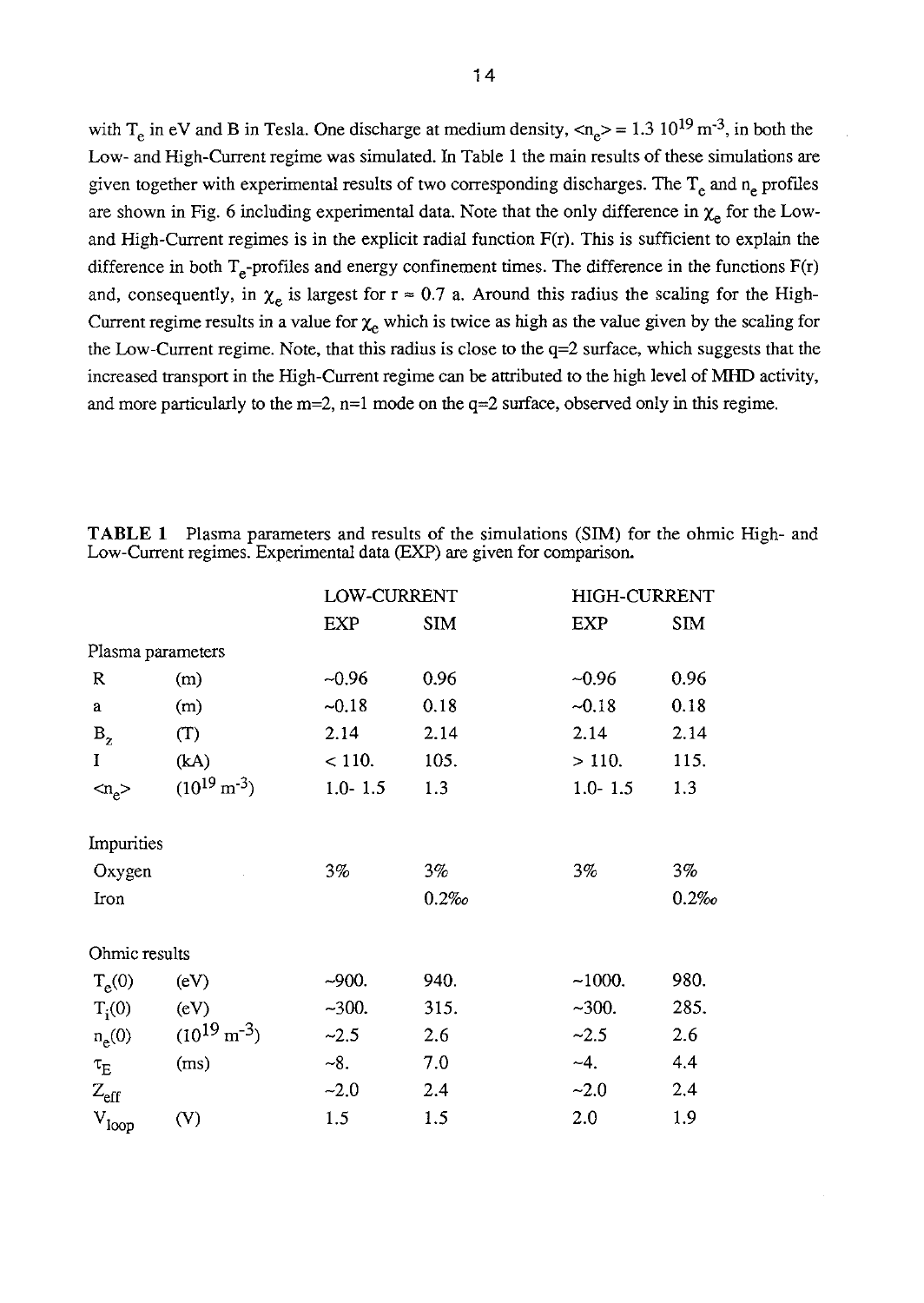

**FIG. 6** The ohmic  $T_e$ -profiles as obtained in the simulations for the Low- (LC) and the High-Current (HC) regimes (cf. Table 1). Typical experimental data are given for comparison.

We looked for an explanation of the presence or absence of the  $m=2$ ,  $n=1$  mode in terms of the linear theory of (resistive MHD) tearing modes. The parameter describing instability,  $\Delta'$ , depends only on the current profile and can be calculated easily [19] (see also Section 4.2). This was done for current profiles predicted by the transport code for discharges in both the Low- and High-Current regimes. The current profiles predicted for the High-Current regime were found to be more stable than the current profiles predicted for the Low-Current regime. Also increasing the current in the Low-Current regime led to a decrease of  $\Delta'$ , i.e. an increase of stability. It is difficult, however, to draw definite conclusions from these results, since the absence of experimental data on the current profile leaves large uncertainties. Still we tend to conclude tentatively that the destabilization of the m=2,  $n=1$  tearing mode in the transition from the Low- to the High-Current regime cannot be explained by standard linear theory. A possible alternative explanation is that the m=2, n=l tearing mode is driven non-linearly unstable by the ideal m=3 surface kink mode, which is expected to be unstable for values of  $q_a$  close to 3 (see e.g. [20]).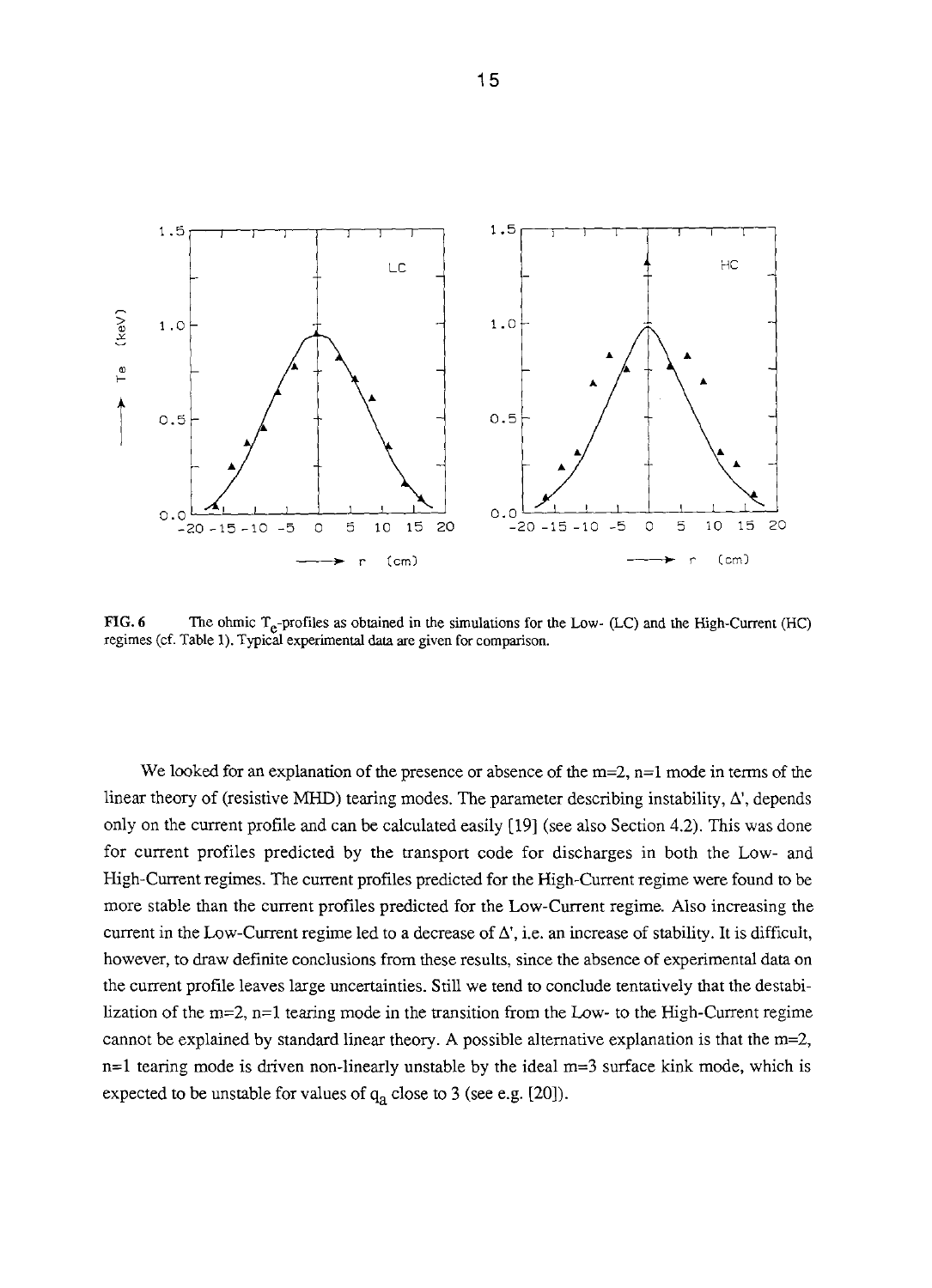The scaling for the High-Current regime also yielded good results with central ECH. This is illustrated by Fig.s 7 and 8. Figure 7 presents the temperature profiles as predicted by the High-Current scaling for central ECH with 1, 2, and 3 gyrotrons (~170 kW each) for a discharge with the same parameters as in Table 1. Figure 8 gives the resulting confinement times as a function of total input power. Also given in this picture are corresponding results obtained with the Low-Current scaling. The latter clearly do not reproduce the strong confinement degradation observed experimentally in the Low-Current regime even at quite low ECH power levels. As is seen from Fig. 8, however, these results can be satisfactorily simulated with the High-Current scaling. Thus, we conclude that ECH makes the plasma conditions of the Low-Current regime equal to those of the High-Current regime.



FIG. 7 The  $T_e$ -profiles as obtained in the simulations for the High-Current regime during ECH with 1, 2, and 3 gyrotrons (I 70 kW each). Typical experimental data are given for comparison. Note that simulation and experiment agree well in the outer regions, whereas they differ close to the centre, where the experimental data show a large **scatter.** 

FIG. 8 The energy confinement times during ECH as obtained in the simulations with the Low-(•) and the High-Current (o) scaling for  $\chi_e$ . The full and the dashed-dotted lines indicate experimental data (cf. Fig. 5) for discharges from the Low- and High-Current regimes, respectively. Note that with ECH the results obtained with the High-Current scaling agree well with the data for both plasma regimes.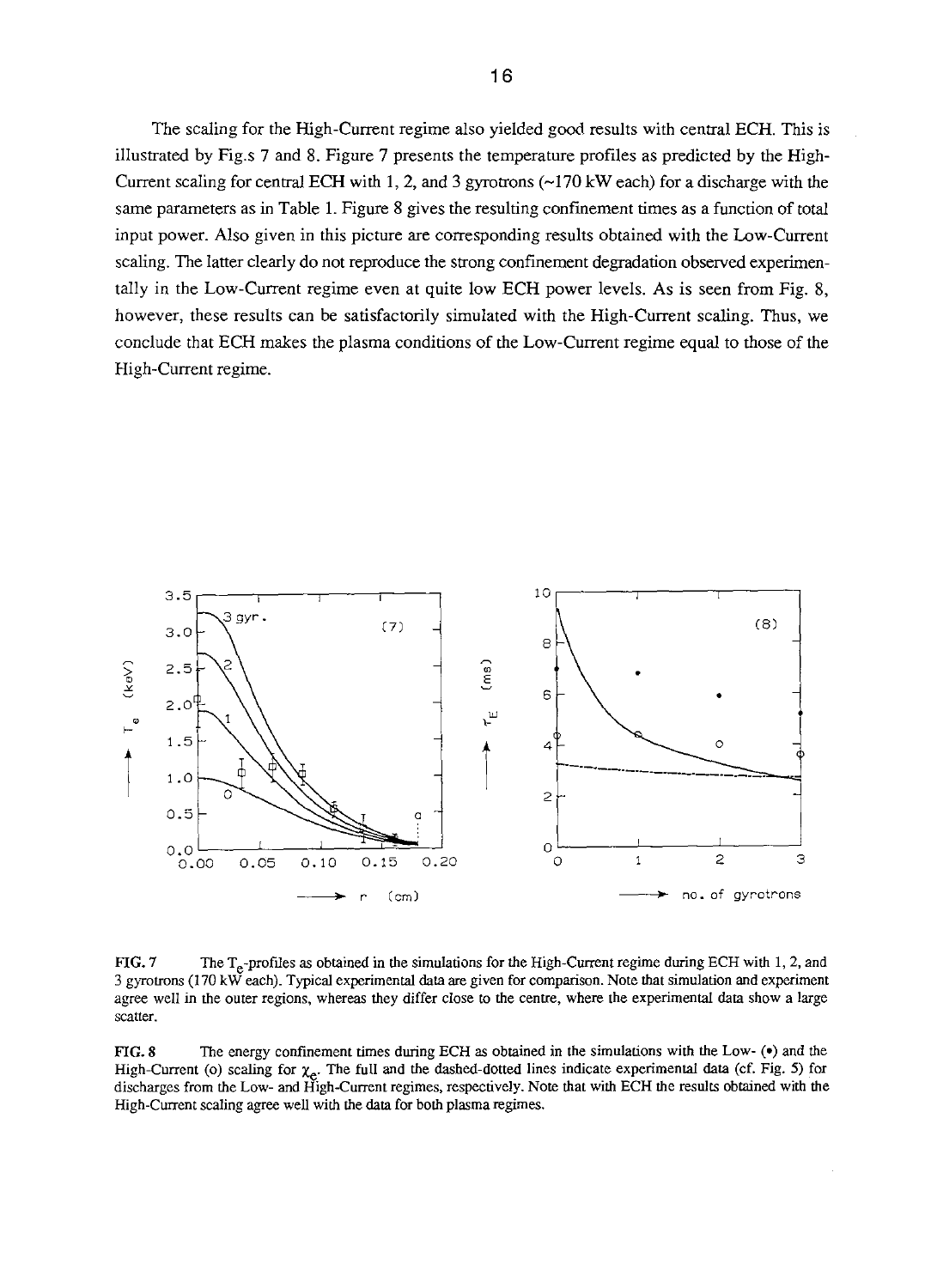The Iron-Dominated Regime.

The Iron-Dominated regime showed a slightly degraded confinement compared with the High-Current regime [5,6]. Good simulations for the Iron-Dominated regime were obtained with the following scaling for the electron heat conductivity

$$
\chi_{\rm e} = 1.2 \; 10^{19} \quad \frac{T_{\rm e}^{1/2}}{n_{\rm e}} \; {\rm e}^{2((r/a)^2 - 1)} \; {\rm m}^2/s,\tag{11}
$$

which is very similar to the scaling for the High-Current regime. Only in the central region  $\chi_e$  is about twice as large. We simulated two discharges in this regime: one at medium density,  $\langle n_e \rangle$  = 1.2 10<sup>19</sup> m<sup>-3</sup>, and one at high density,  $\langle n_e \rangle$  = 2.1 10<sup>19</sup> m<sup>-3</sup>. The results for both are presented in Table 2. In Fig. 9 the corresponding  $T_e$ -profiles are given for the ohmic phase and for full power  $(-500 \text{ kW})$  ECH.



FIG. 9 Results of simulations of discharges from the Iron-Dominated regime. The  $T_e$ -profiles both before and during ECH (470 kW) are given for a medium-density (a) and a high-density discharge (b). The other data on these discharges are given in Table 2.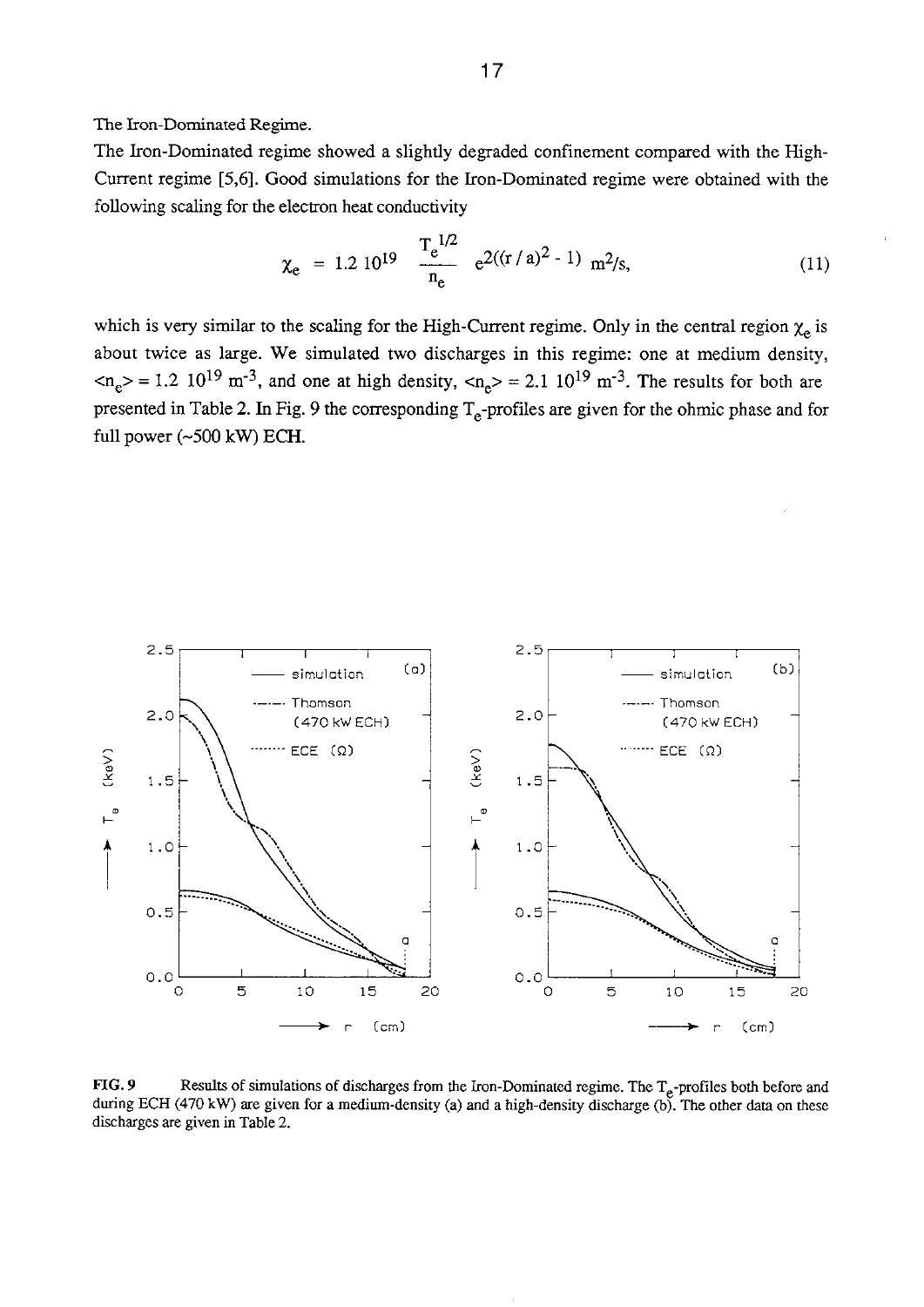|                         |                            | MEDIUM-DENSITY |            | <b>HIGH-DENSITY</b> |            |
|-------------------------|----------------------------|----------------|------------|---------------------|------------|
|                         |                            | <b>EXP</b>     | <b>SIM</b> | <b>EXP</b>          | <b>SIM</b> |
| Plasma parameters       |                            |                |            |                     |            |
| $\mathbf R$             | (m)                        | 0.96           | 0.96       | 0.96                | 0.96       |
| a                       | (m)                        | 0.18           | 0.18       | 0.18                | 0.18       |
| $B_{\gamma}$            | (T)                        | 2.14           | 2.14       | 2.12                | 2.14       |
| $\mathbf I$             | (kA)                       | 108.           | 108.       | 110.                | 110.       |
| $\langle n_{e} \rangle$ | $(10^{19} \text{ m}^{-3})$ | 1.2            | 1.2        | 2.1                 | 2.1        |
| Impurities              |                            |                |            |                     |            |
| Oxygen                  |                            | 3%             | 3%         | 3%                  | 3%         |
| Iron                    |                            | $2. \%$        | $2. \%$ o  | 0.5%                | 0.5%       |
| Ohmic results           |                            |                |            |                     |            |
| $T_c(0)$                | (eV)                       | 640.           | 665.       | 600.                | 650.       |
| $T_i(0)$                | (eV)                       | $-300.$        | 180.       | ~1480.              | 300.       |
| $n_e(0)$                | $(10^{19} \text{ m}^{-3})$ | 2.4            | 2.2        | 4.0                 | 3.8        |
| $\tau_{\rm E}$          | (ms)                       | 3.1            | 2.7        | 6.0                 | 4.8        |
| $Z_{\rm eff}$           |                            | $-3.2$         | 3.2        | $-2.4$              | 2.8        |
| $V_{loop}$              | (V)                        | 2.2            | 2.6        | 2.0                 | 2.7        |
|                         | Results with ECH (470 kW)  |                |            |                     |            |
| $\langle n_e \rangle$   | $(10^{19} \text{ m}^{-3})$ | 1.2            | 1.2        | 1.7                 | 2.1        |
| $T_e(0)$                | (eV)                       | 2000.          | 2100.      | 1500.               | 1700.      |
| $n_e(0)$                | $(10^{19} \text{ m}^{-3})$ | 2.0            | 2.2        | 2.6                 | 3.6        |
| $\tau_{\rm E}$          | (ms)                       | 2.4            | 2.5        | 3.2                 | 4.3        |
| $\rm Z_{eff}$           |                            |                | 3.4        |                     | 3.0        |
| $V_{loop}$              | (V)                        | 1.2            | 1.1        | 1.2                 | 1.1        |

**TABLE 2** Plasma parameters and results of the simulations for two discharges from the Iron-Dominated regime.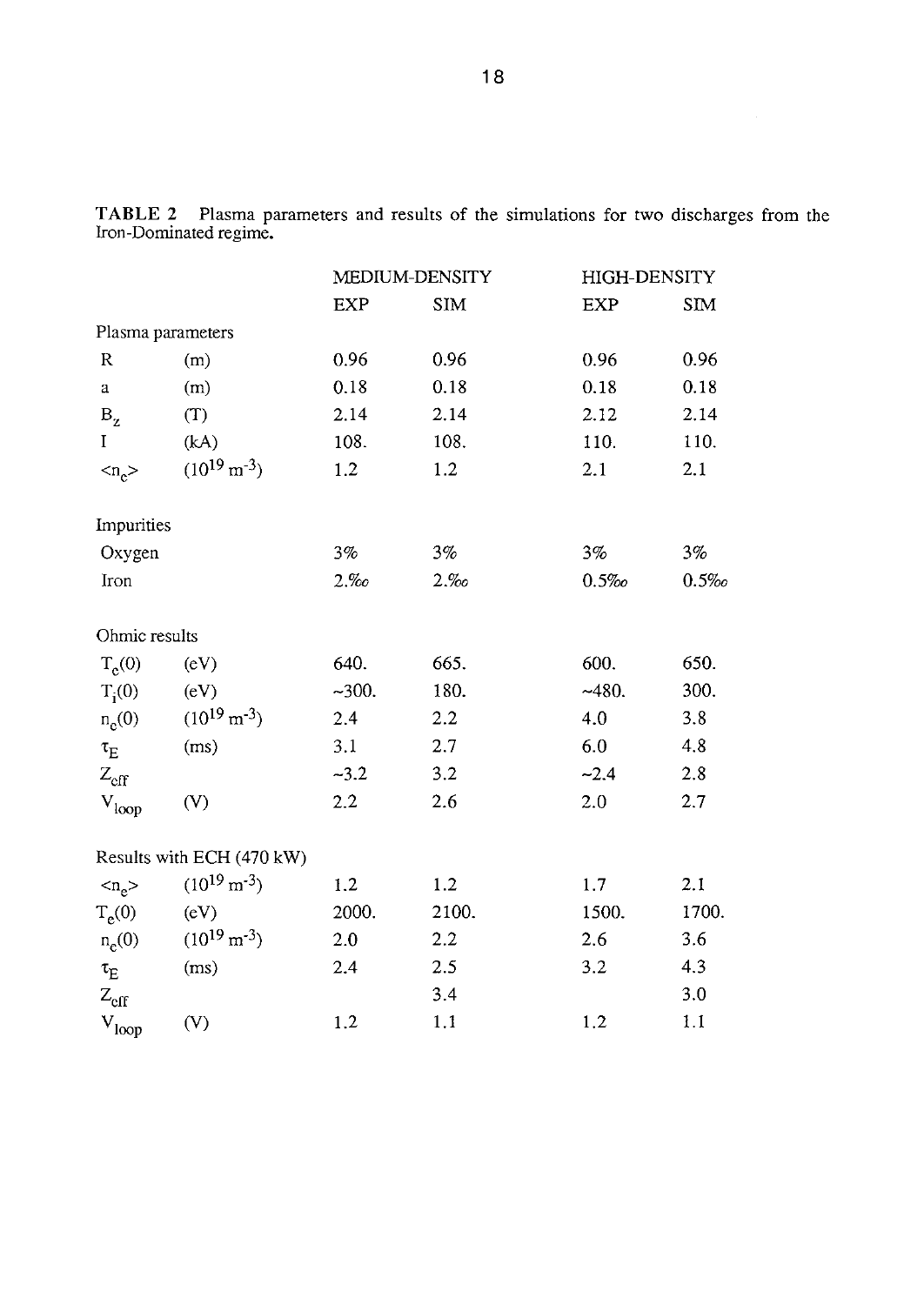The effect of ECH on the density also is well illustrated by these two discharges (cf. Fig. 10). In all cases ECH leads to a strong broadening of the density profile. It is shown in Fig. 10a, corresponding to the the medium-density discharge, that this effect is only partly reproduced in the simulations. The broadening is caused both by an increase of the particle diffusion coefficient  $(D_n - \chi_e)$  and a decrease of the Ware pinch [4]. In previous simulations it was shown that these effects can explain the broadening completely, but only if a higher particle diffusivity is assumed [4]: in these simulations  $D_n = 2/3 \chi_e$ . At higher densities also a net decrease of the total particle content was observed. This is illustrated by the high-density discharge (Fig.lOb) in which the volume averaged density during full power ECH dropped to  $\langle n_e \rangle = 1.7 \, 10^{19} \, \text{m}^{-3}$ . This particle pump-out is most likely due to reduced recycling during ECH. In the simulations the recycling coefficient was always kept equal to one and no attempt has been made to simulate the pump-out. The decrease of the density also largely explains the strong decrease of the energy confinement time with ECH observed in the high-density discharge.



F1G. 10 The density profiles for the same discharges as in Fig. 9. Full lines represent the results of the simulations and the dashed lines the experimental data. Note the strong decrease of  $n_e$  in the ECH phase of the high-density discharge.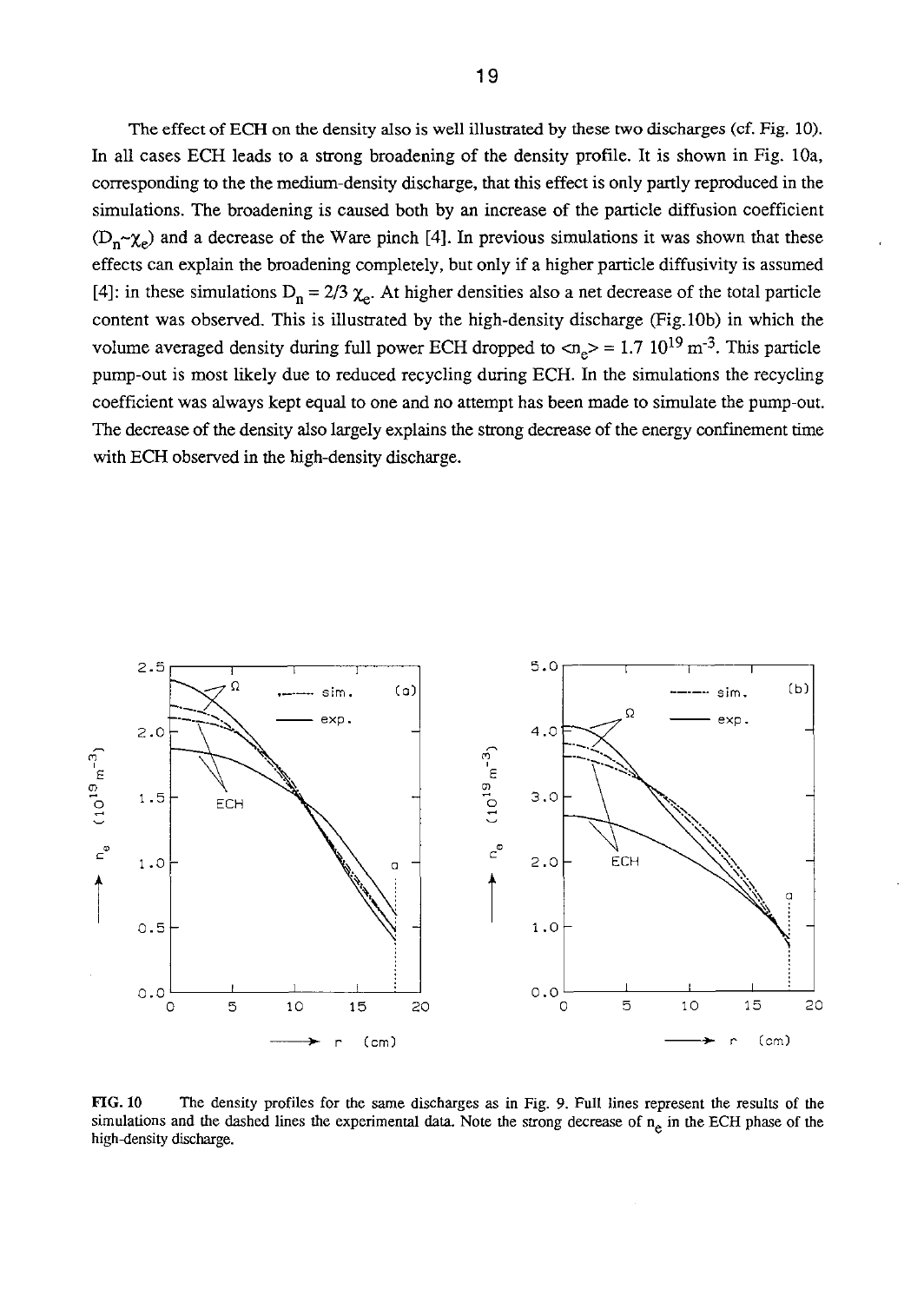#### Off-Axis Heating.

Simulations were also performed for discharges in which the electron cyclotron resonance was placed off-axis by varying the value of the toroidal field. As an example the results of simulations of discharges with varying positions of the electron cyclotron resonance, which are otherwise equal to the medium-density discharge from the Iron-Dominated regime discussed above, are given in Fig. 11. At radii outside the electron cyclotron resonance the  $T_{e}$ -profiles obtained with full power ECH almost coincide with the profile obtained in the simulation for the case of central heating. At radii inside the resonance the profiles are almost flat. The reason for this result is that most EC power is deposited close to the resonance, while the power balance is completely dominated by the EC power; the energy flux outside the electron cyclotron resonance therefore is equal in all cases and, consequently, also the  $T_e$ -profiles are equal outside the resonance. This also results in a relatively moderate decrease of the energy confinement time with increasing off-axis shift of the electron cyclotron resonance. For shifts of up to  $-5$  cm, i.e. up to  $r/a \approx 1/4$  to 1/3, this agrees with the experimental results. For larger displacements, however, a much larger decrease of the energy confinement time by a factor of  $\sim$ 2 was found in the experiments [5]. A possible explanation for this discrepancy is provided by tearing mode stability calculations: e.g., the broadening of the  $T_e$ -profile caused by off-axis heating with a displacement of the resonance of 8 cm led a strong destabilization of the  $m=2$ ,  $n=1$  mode, which may well cause the additional degradation of the energy confinement. These results are apparently in contrast with the ECH experiments in T-10, in which only a minor degradation of confinement was found for off-axis heating up to  $r/a \approx 2/3$  [11]. A closer inspection of the data presented in Ref. [9], however, shows that the T-10 results do not refer to steady state. In fact, a large confinement degradation is found on a longer timescale, in agreement with the present results and the suggested explanation.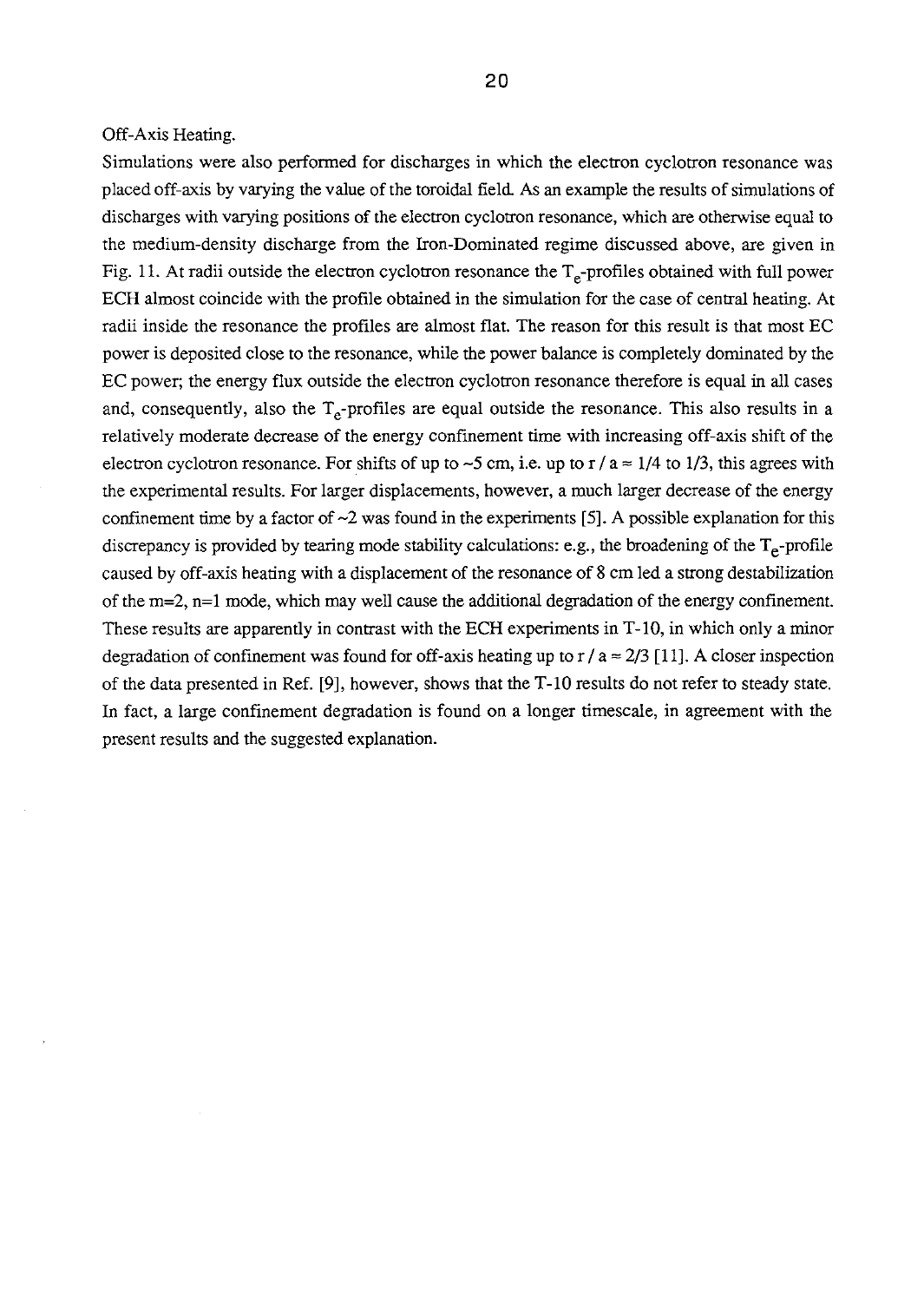



a) The  $T_e$ -profiles during ECH (470 kW) for various positions of the EC resonance  $x_r$ .

b) The corresponding energy confinement time as a function of  $k<sub>r</sub>$ . Experimental findings on the energy confinement time of medium-density discharges from the Iron-Dominated regime are indicated by the crosses and the dotted line.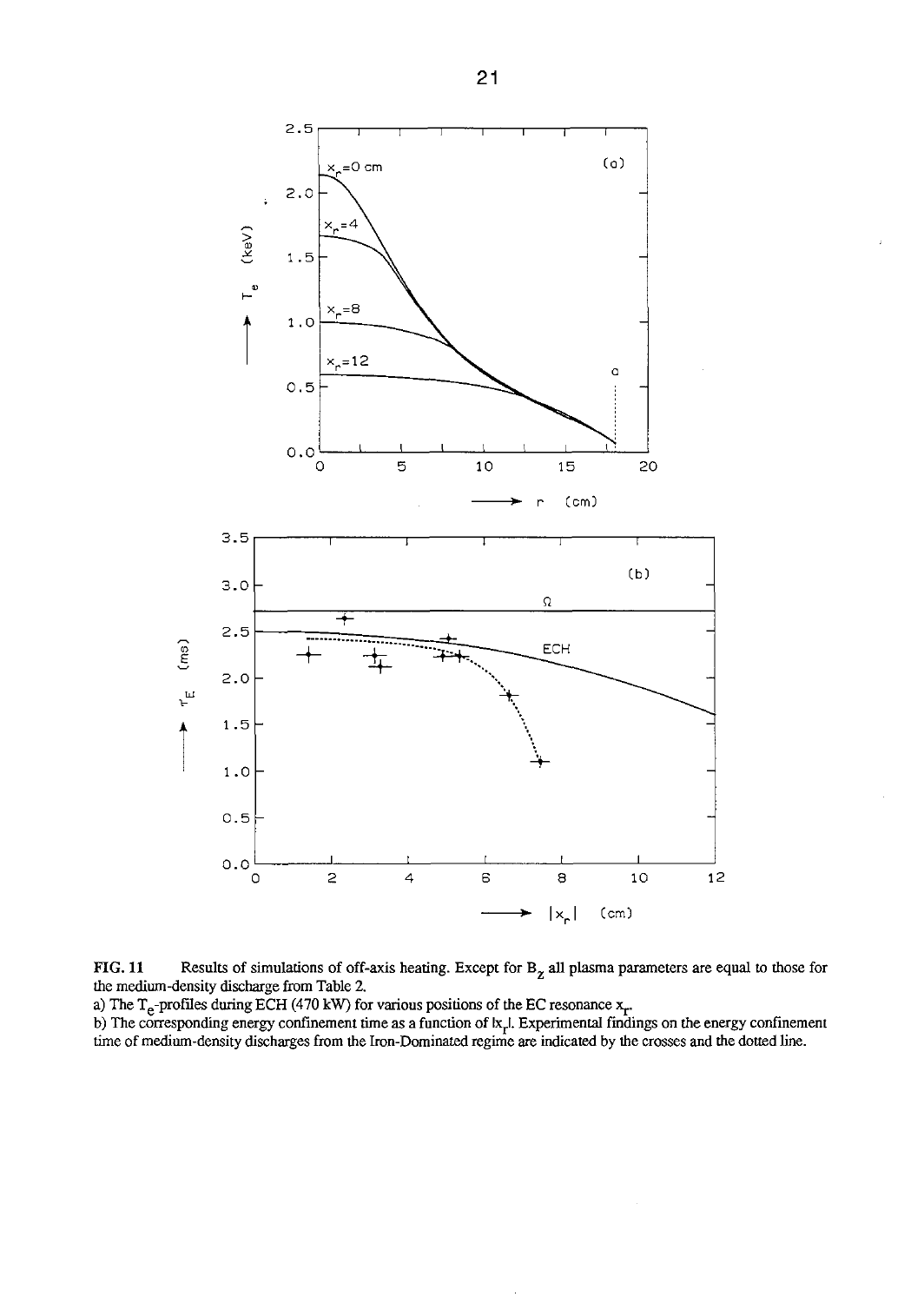#### 3.3 CONCLUSION AND DISCUSSION.

We conclude that the  $T_e^{1/2}$ -scaling of the anomalous heat conductivity gives a satisfactory description of the global confinement properties of the simulated ECH experiments on TFR.

It is interesting to compare the confinement times and the anomalous heat conductivities appropriate for TFR with predictions of other scalings. As an example we compare the experimental results for the two discharges in the Low- and High-Current regimes with similar basic plasma parameters with the predictions of the scaling for Ohmic heating ('neo-ALCATOR' scaling) in the form proposed by Goldston [10]

$$
\tau_{\rm E} = 8.5 \, 10^{-22} \, \text{cm}^{-2} \, \text{a}^{1.04} \, \text{R}^{2.04} \, \text{q}_a^{0.5},\tag{12}
$$

which for  $\langle n_e \rangle = 1.3 \times 10^{19} \text{ m}^3$ , a = 0.18 m, R = 0.96 m, and  $q_a \approx 3$  yields  $\tau_E \approx 3.0$  ms. This is close to the values found in the High-Current and Iron-Dominated regimes. Goldston also has given a scaling for confinement in the presence of strong additional heating, known as L-mode scaling [IO]. In the parameter range relevant for the ECH experiments in TFR, however, this L-mode scaling predicts confinement times well in excess of the predictions of Eq. (12). Under these circumstances, Eq. (12) is expected to apply also during ECH and, consequently, it is not possible to draw conclusions on the validity of L-mode scaling during ECH from the experiments on TFR alone. This could also explain the relatively small degradation, even at full  $(\sim 500 \text{ kW})$  power ECH, in the High-Current and the Iron-Dominated regimes.

In the ECH experiments on T-10 confinement degradation was also observed to be relatively small and to be described well by the T-11 scaling for  $\chi_e$  which reads [11]

$$
\chi_{e} = 10^{20} \frac{T_{e}^{1/2}}{n_{e} q R A_{i}^{1/2}} \left[\frac{r}{R}\right]^{7/4} m^{2}/s
$$
 (13)

where  $A_i$  is the atomic weigth of the plasma ions (i.e.,  $A_i = 1$  for hydrogen as used in TFR). In Fig. 12 the heat conductivity of the T-11 scaling is compared to the heat conductivity in the simulations of the discharges from the Low- and High-Current regimes. We see that in the confinement range range ( $r \approx 0.5$  a) the scaling for the High-Current regime (Eq. (9b)) corresponds closely to the T-11 scaling. In the Low-Current regime  $\chi_e$  is smaller in this range. It must be noted, however, that the T-11 scaling for  $\chi_e$  does not provide an appropriate simulation of the ECH experiments on TFR, because it predicts too small a value for  $\chi_e$  at large radii (cf. Fig. 12) and, consequently, would lead to  $T_e$ -profiles which are too broad.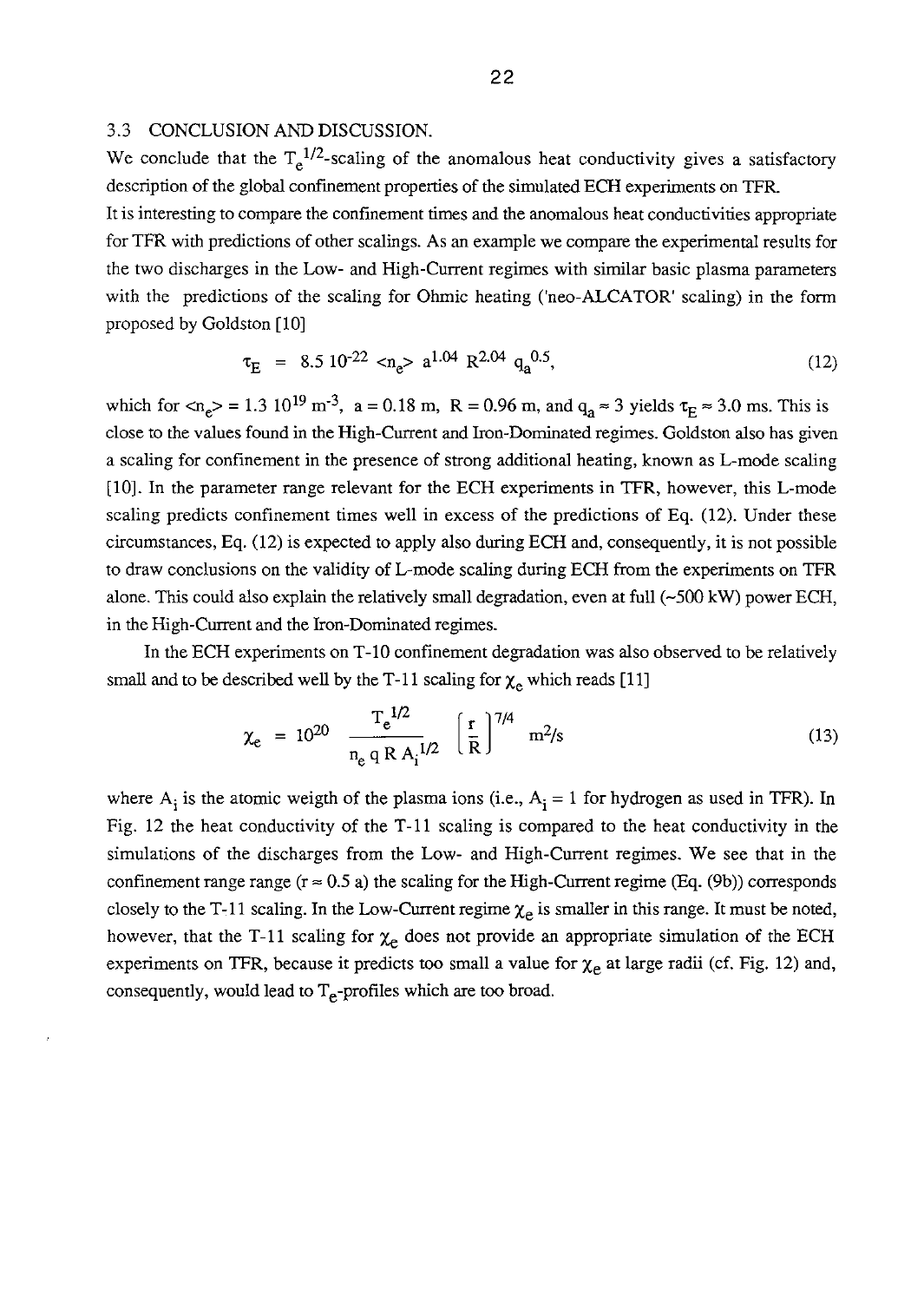

**FIG. 12** The electron heat conductivity  $\chi_e$  according to the Low- and High-Current scalings for the corresponding discharges from Table 1 compared with  $\chi_e$  according to T-11 scaling (calculated on the basis of the profiles obtained in the simulation of the High-Current discharge).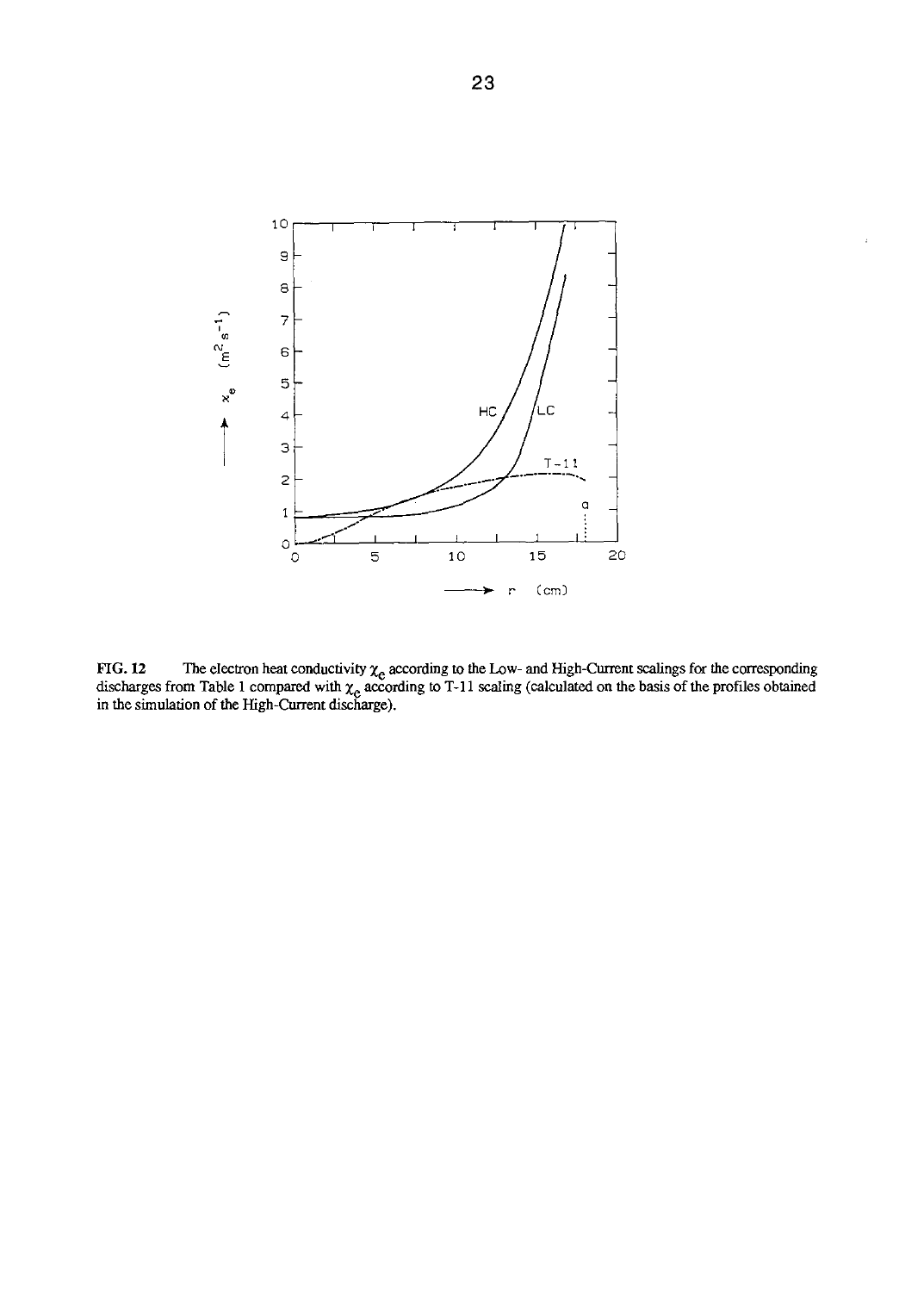#### **4 MODE CONTROL.**

### 4.1 SUMMARY OF THE EXPERIMENTAL RESULTS.

A second topic addressed in the ECH experiments on TFR was MHD mode control by local heating. Similar experiments were performed on T-10 and proved the possibility to reduce m=2 activity by local ECH [11]. The basic idea of these experiments was to reduce the temperature gradient and, consequently, the current density gradient, locally, leading to stabilization of the mode [21, 22]. The experimental results obtained on TFR were presented in Ref.s [2, 3].

The positive effect of ECH on mode activity is shown in Fig. 13: both the  $m=2$  and  $m=3$ activity are clearly suppressed during a full 300 ms ECH pulse  $(-170 \text{ kW})$  in a discharge which, without ECH, would exhibit strong MHD activity. The maximum efficiency was found for heating approximately 2 cm outside the  $q=2$  surface. The exact position of the  $q=2$  surface, however, was not known to whithin ~1cm. Experiments were also performed using a simple feedback loop which switched on ECH if the m=2 activity exceeded a preset level. An example of repeated suppression of the m=2 activity by this method is shown in Fig. 14. Also shown in this figure are the plasma displacement and the safety factor at the edge,  $q_a$ . These latter signals show that because of the increase in plasma energy with ECH and the poor position control in TFR, ECH has a strong influence on the plasma position and, consequently, on the value of  $q_a$ . This severely hampers the interpretation of the experiments.



FIG. 13 An example of the suppression of MHD activity by ECH [3]. The evolution of the plasma current (a), the central line-integrated density (b), the m=2, n=1 (c) and m=3, n=1 (d) mode amplitude are given for two similar discharges, one without (full lines) and the other with a 300 ms, 170 kW ECH pulse (dashed lines). For these discharges the EC resonance was  $x_r=15.1$  cm, the q=2 surface  $r_{q=2}=12.7$  cm, and the q=3 surface  $r_{q=3}=18$ . cm.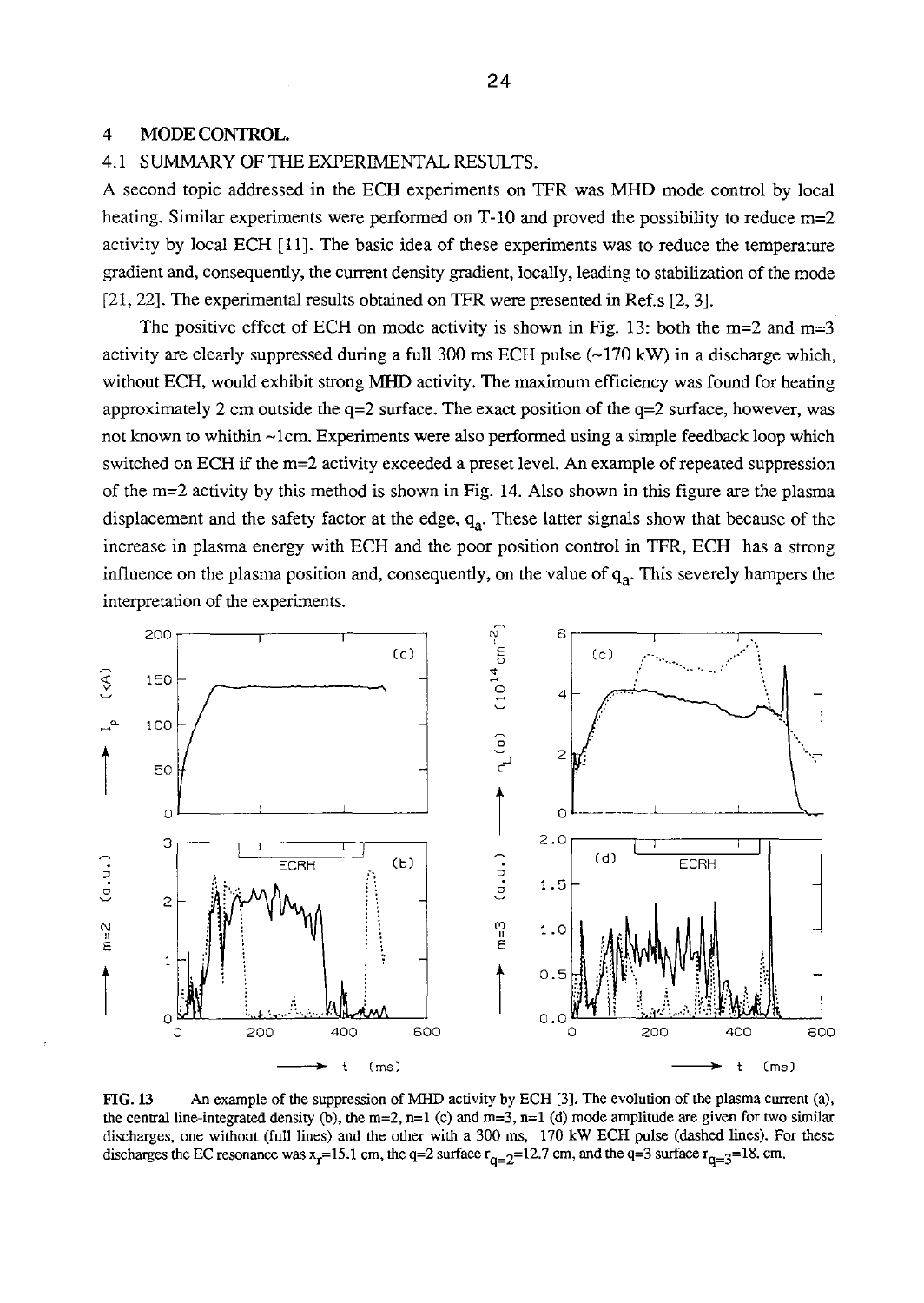

**FIG.14** An example of MHD feedback control [3]. The following signals are shown as a function of time: a) the ECH power, b) the m=2 mode amplirude, c) the m=3 mode amplitude, d) the horizontal displacement, e) the safety factor at the edge, and f) the loop voltage. For this discharge  $x_r=13.3$  cm,  $r_{q=2}=12.7$  cm, and  $r_{q=3}=18$ . cm.

For future applications of ECH to mode control it is important to check whether the positive results were indeed a consequence of profile tailoring. The aim of the present simulations was to answer this question. Because the m=2 activity is supposed to be due to a magnetic island around the  $q=2$  surface which is formed by the m=2, n=1 tearing mode, we concentrated in the simulations on the effect of ECH on this mode. Moreover, the  $m=2$ ,  $n=1$  tearing mode is thought to play a dominant role in the occurrence of major disruptions (see, e.g., [23]). Especially, for a possible application of local ECH as a means of disruption control, it is thus of crucial importance to have a proper understanding of the present experimental results. In the next subsection a short description is given of the model that was employed to evaluate the evolution of the  $m=2$ ,  $n=1$  tearing mode. Then the results of the simulations are presented. In a final subsection we discuss the results and present the conclusions.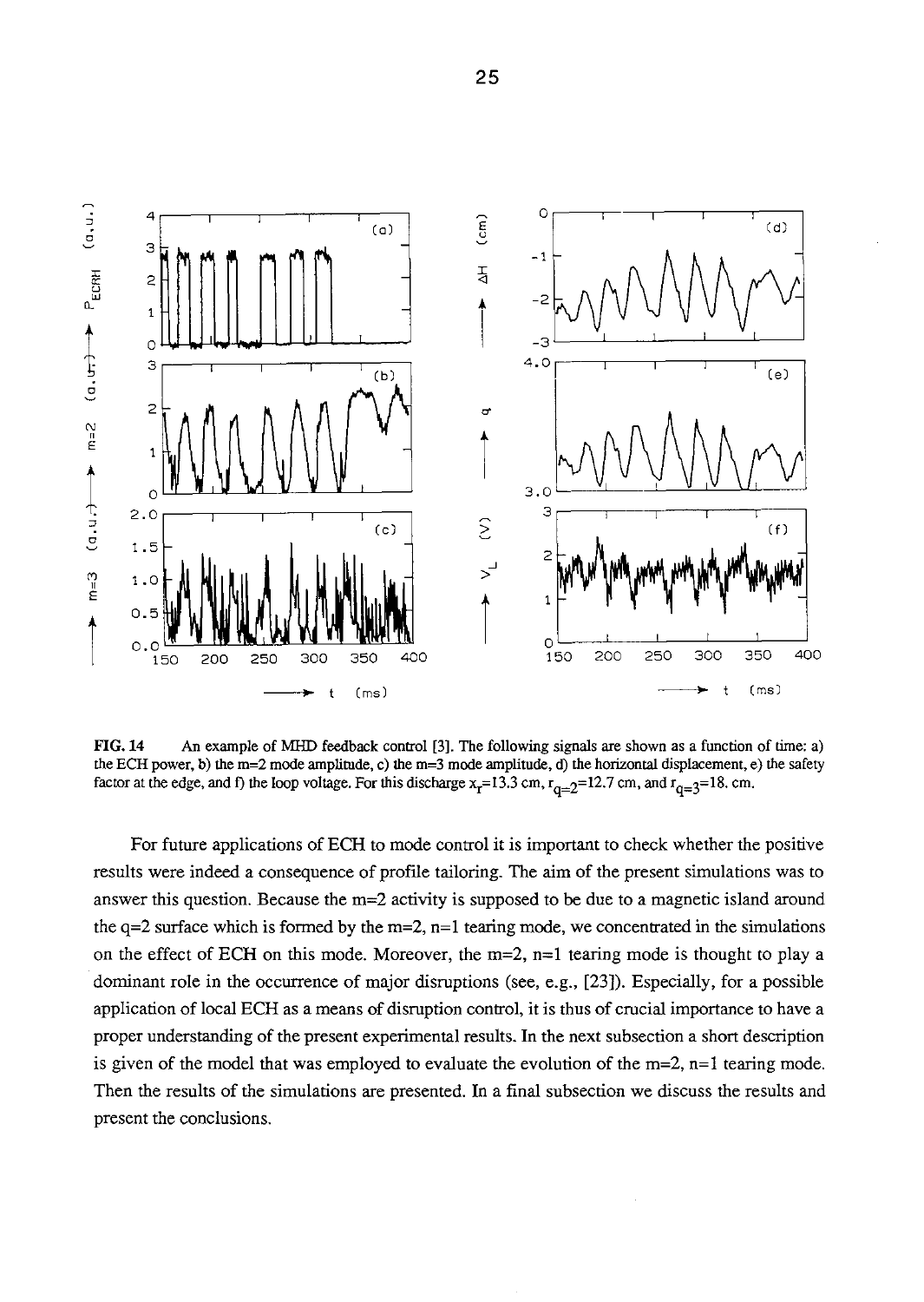#### 4.2 EVOLUTION OF TEARING MODES.

The evolution of the  $m=2$ ,  $n=1$  tearing mode was evaluated within the framework of quasi-linear theory (in cylindrical geometry) (12]. In order to single out the effect of profile tailoring by ECH on the mode, both the effect of island heating and the effects of the increased transport across the magnetic island were neglected. The evolution of the tearing mode with poloidal and toroidal mode numbers m and n, respectively, located at the radius  $r_s$  with  $q(r_s) = m/n$ , is then to a good approximation given by (12]

$$
\frac{\mathrm{d}}{\mathrm{d}t} \mathbf{w}_{\mathbf{m},\mathbf{n}} = 1.66 \frac{\eta(\mathbf{r}_{\mathbf{s}})}{\mu_{\mathbf{o}}} \Delta_{\mathbf{m},\mathbf{n}}'(\mathbf{w}_{\mathbf{m},\mathbf{n}}),\tag{14}
$$

where  $\eta(r_s)$  is the resistivity on  $r_s$  and  $\Delta_{m,n}(w_{m,n})$  is the jump in the logarithmic derivative of the disturbed helical flux function  $\psi_{m,n}$  of the mode over the entire width  $w_{m,n}$  of the magnetic island, i.e.

$$
\Delta'_{m,n}(w_{m,n}) = \frac{\partial_{\partial r} \psi_{m,n}(r_s + 1/2 \, w) - \partial_{\partial r} \psi_{m,n}(r_s - 1/2 \, w)}{\psi_{m,n}(r_s)}.
$$
\n(15)

The perturbed helical flux function is obtained by the integration of the following equation from 0 to  $r_s$  and from - $\infty$  to  $r_s$  with the condition of continuity of  $\psi_{m,n}$  at  $r_s$  [19]:

$$
\frac{d^2}{dr^2} \Psi_{m,n} + \frac{d}{r dr} \Psi_{m,n} - \left( \frac{m^2}{r^2} + \frac{\mu_0}{B_{\theta} - n r B_{z/mR}} \right) \Psi_{m,n} = 0, \qquad (16)
$$

where j is the current density,  $B_{\theta}$  is the poloidal field,  $B_{\phi}$  is the toroidal field, and  $\mu_0$  is the permeability of vacuum. It is seen that the mode saturates at a finite amplitude  $w_{sat}$  given by

$$
\Delta'(\mathbf{w}_{\text{sat}}) = 0. \tag{17}
$$

It is noted that  $\Delta'$  is a very sensitive function of the radial derivative of the current density profile. In the transport code this term depends on the assumptions made with regard to the resistivity, while the current density profile is also calculated rather crudely on the discrete radial mesh. Nevertheless, it is possible to assess certain trends in mode stability with respect to plasma parameters or the effects on mode stability due to changes in the plasma profiles caused, e.g., by local heating.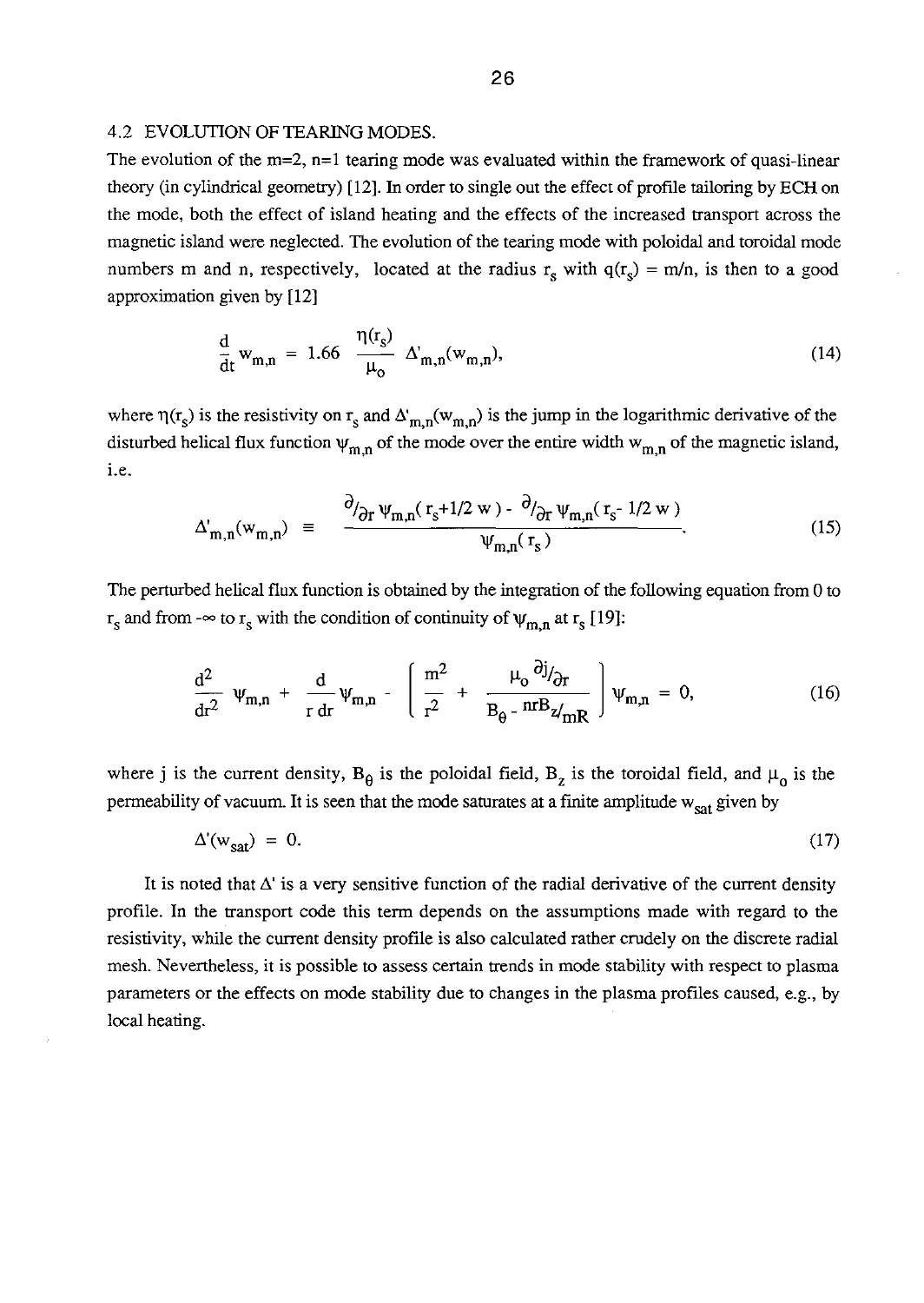#### 4.3 THESIMULATIONS.

Because strong mode activity was mainly observed in discharges from the High-Current regime (see Section 3.1), we simulated discharges for which most plasma parameters were equal to those of the High-Current discharge discussed in Section 3.2. Only the toroidal field and the plasma current were increased by a factor, keeping  $q_a$  constant and shifting the electron cyclotron resonance at 60 GHz to  $x_r = 14$  cm, i.e. we used  $B_z = 2.45$  T and I = 130 kA. We then changed the anomalous heat conductivity in such a way that ohmic target plasmas, unstable to the  $m=2$ ,  $n=1$ tearing mode, were obtained with roughly the same energy confinement time as before. A moderately unstable target plasma ( $\Delta'(0)=4.7$  m<sup>-1</sup>, w<sub>sat</sub> = 2.3 cm) was obtained with

$$
\chi_{\rm e} = 0.63 \; 10^{19} \; \frac{\rm T_{\rm e}^{1/2}}{\rm n_{\rm e}} \; \rm e^{1.6 \; ((r/a)^2 - 1)} \; \rm m^2/s. \tag{18}
$$

Whereas an only weakly unstable target plasma ( $\Delta'(0) = 1.1 \text{ m}^{-1}$ ,  $w_{sat} = 1.4 \text{ cm}$ ) was obtained with

$$
\chi_{\rm e} = 0.7 \ 10^{19} \ \frac{\rm T_{\rm e}^{1/2}}{\rm n_{\rm e}} \ \rm e^{1.8 \ ((r/a)^2 - 1)} \ \rm m^2/s. \tag{19}
$$

In general, it is noted that increasing the factor in the exponential leads to more peaked and, consequently, more stable profiles and vice versa for decreasing this factor. TABLE 3 summarizes the results of the simulations without ECH. Note that the plasma variables for the two ohmic target plasmas show only minor differences. Yet, these differences give rise to large differences with respect to the m=2, n=l tearing mode. The target plasmas are also not very different from the results for the High-Current discharge described in Section 3.2 (TABLE 1).

For both discharges the effect of a 100 ms ECH pulse on the unstable mode was evaluated. To study the dependence of this effect on the exact location of the heating, the wave frequency was varied between 61.0 GHz ( $x_r = 12$  cm) and 59.4 GHz ( $x_r = 15$  cm). The power deposition profile was calculated with a full ray-tracing calculation [18]. This was necessary, because the effect on the mode depends critically on the exact power deposition profile, while single-pass absorption was very low, typically 15 to 20% for these resonance positions, so absorption along the rays after reflection from the mirror which was mounted opposite the launchers, also had to be accounted for. During most experiments this was a tilted, mode-converting mirror (see Section 1), such that after reflection the rays had X-mode polarization. An example of the ray-tracing calculations including reflection on the tilted, mode-converting mirror is shown in Fig. 15 for the case of the moderately unstable profile and  $x_r = 14$  cm (60 GHz). Resulting power deposition profiles are also shown in Fig. 15 for various positions of the resonance. Including the second pass the absorption was 50 to 70% (for  $x_r = 15$  and 12 cm, resp.) indicating that most power was absorbed in the second pass. As seen in Fig. 15 this still resulted in peaked and well localized power deposition profiles as required for this type of experiments.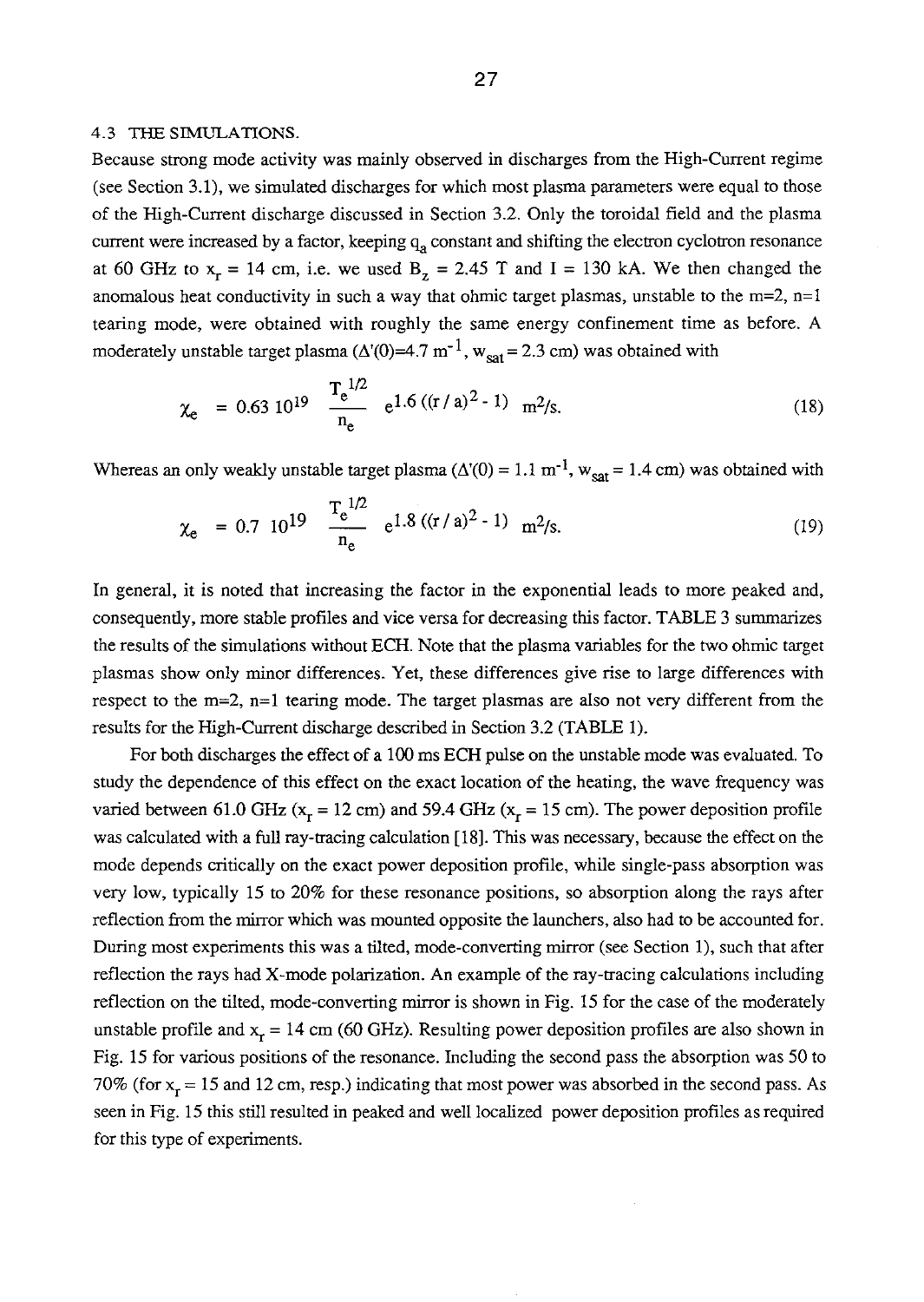

**FIG.15** Results of ray-tracing calculations for the moderately unstable case.

a) The projection of ray trajectories on the poloidal plane for the case with  $x<sub>r</sub>=14$ . cm. The dots indicate the regions of maximum absorption along the rays. Only the central and the four outermost rays out of a set of rays that is used to model the antenna pattern, are shown. All rays were launched from R=l.5 m. The central ray was launched exactly perpendicular to the toroidal direction and the four outer rays in directions differing from the central ray by + or  $-3<sup>o</sup>$  in both the toroidal and poloidal directions.

b) The calculated power deposition profiles for the five different resonance positions. Note that the power is well localized, almost exactly on  $r = x_r$ . The total absorbed power fractions are 70, 65, 60, 55, and 45% for  $x_r = 12.0$ , 13.0, 13.5, 14.0, and 15.0 cm, respectively.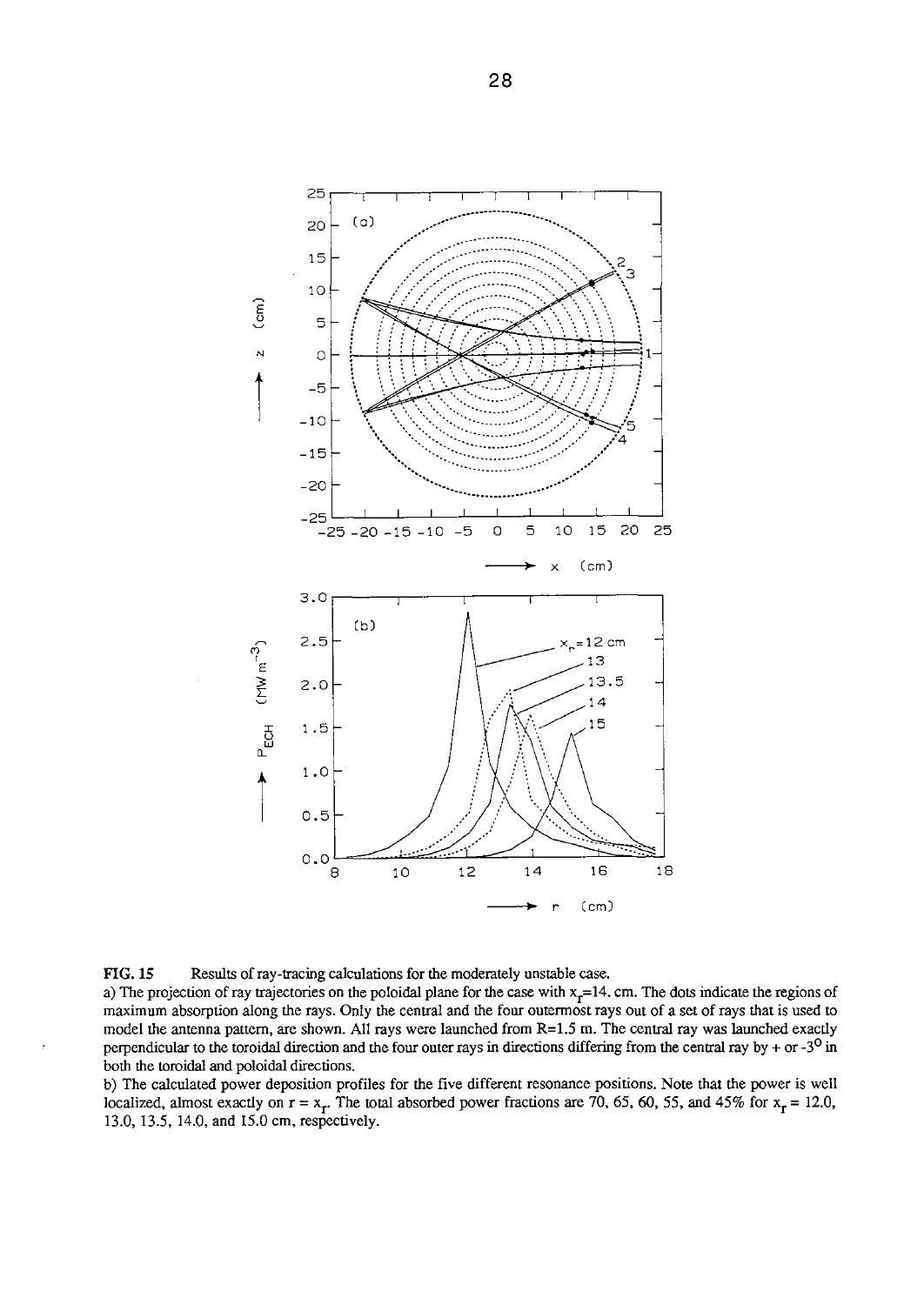|                |                                     | Moderately unstable case | Weakly unstable case |
|----------------|-------------------------------------|--------------------------|----------------------|
| $T_e(0)$       | (eV)                                | 812.                     | 848.                 |
| $(T_e$         | (eV)                                | 380.                     | 384.                 |
| $T_i(0)$       | (eV)                                | 252.                     | 257.                 |
| $-T_i$         | (eV)                                | 122.                     | 122.                 |
|                | $n_e(0)$ $(10^{19} \text{ m}^{-3})$ | 2.21                     | 2.26                 |
| $\tau_{\rm E}$ | (ms)                                | 3.6                      | 3.7                  |
| $V_{loop}$     | (V)                                 | 2.0                      | 2.0                  |
| $q_{o}$        |                                     | 0.86                     | 0.81                 |
| $r_{q=2}$      | (cm)                                | 13.5                     | 13.6                 |
| $\Delta'(0)$   | $(m^{-1})$                          | 4.7                      | 1.1                  |
| $w_{sat}$      | (cm)                                | 2.3                      | 1.4                  |

**TABLE3.** Results for the ohmic target plasmas.

Figure 16 shows the evolution of the width of the  $m=2$ ,  $n=1$  magnetic island, evaluated according to Eq.  $(14)$ , during the injection of 300 kW of ECH  $(-180 \text{ kW}$  absorbed) in the moderately unstable target plasma and for five different positions of the electron cyclotron resonance x<sub>r</sub>. In spite of the small differences between the power deposition profiles (see Fig. 15), the effect on the evolution of the magnetic island is seen to be very sensitive to the exact position of the heating. The optimum effect, a complete suppression of the magnetic island, was obtained only for  $x_r = 13.5$  cm, i.e. for heating almost exactly on the q=2 surface. As little as 0.5 cm difference in  $x_r$  already led to a significantly decreased effect. The stabilizing effect of ECH, however, is only temporary: 20 to 40 ms after the initial decrease of the island width, the island starts to grow again. Heating on the inside of the  $q=2$  surface ( $x_r = 12$  cm) even led to an increase in island width well above its initial size. A strong dependence on injected and, equivalently, absorbed power was also observed in the simulations. This is shown by the results presented in Fig. 17 for the injection of 100, 200, and 300 kW (60, 120, and 180 kW absorbed, resp.) at  $x_r = 13.5$  cm. Also shown in this figure is the result obtained for the injection of 300 kW in the presence of the mode-conserving instead of the mode-converting mirror. The power deposition profile in this case did not differ significantly from the ones obtained in the presence of the mode-converting mirror. Only the total absorption was reduced to 30% (i.e., 90 kW), thus yielding a result intermediate between the injection of 100 and 200 kW in the presence of the mode-converting mirror.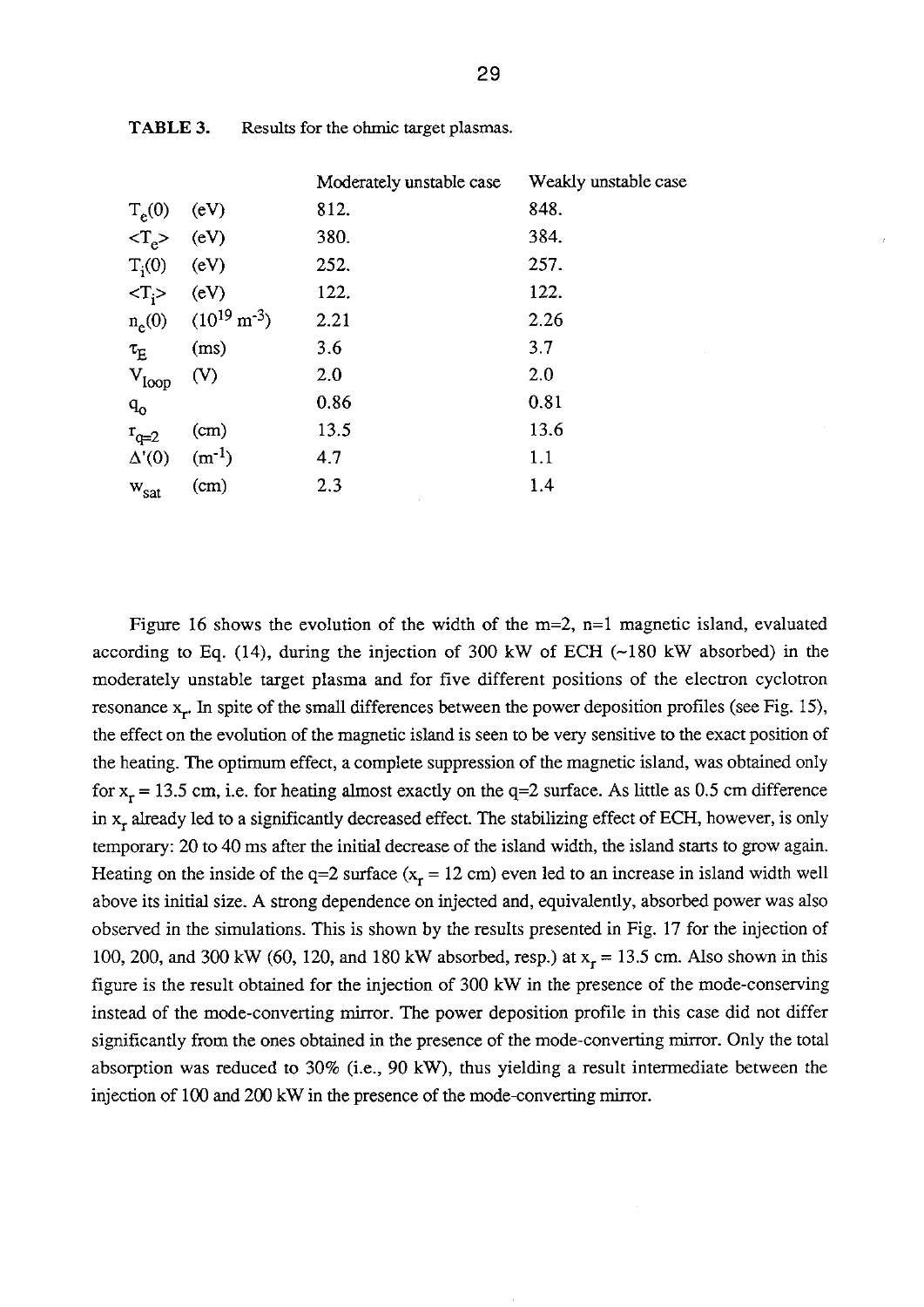

FIG. 16 The effect of ECH on the size of the m=2, n=1 magnetic island. The evolution of the island during a 100 ms, 300 kW ECH pulse is shown for the moderately unstable case and five different positions of the EC **resonance.** 



FIG. 17 As Fig. 16 but for three different levels of injected ECH power (100, 200, and 300 kW) with  $x_r = 13.5$ cm. Also the effect of the injection of 300 kW in the presence of the mode-conserving instead of the mode-converting mirror is shown. In this case the absorbed power was only 90 kW, while the deposition profile was not significantly different from the cases with the mode-converting mirror.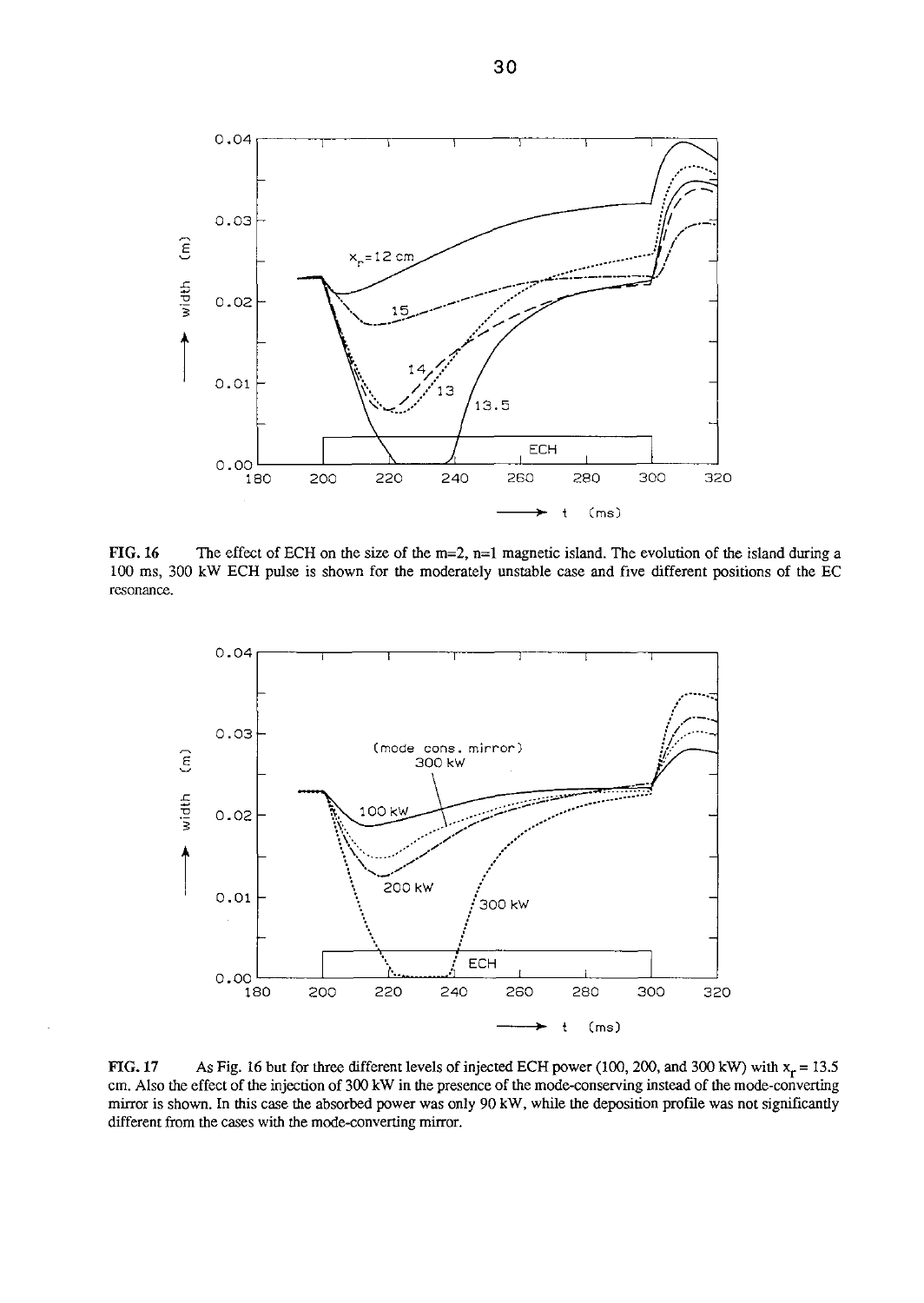In the case of the weakly unstable target plasma the results were slightly less sensitive to  $x_r$ . As shown in Fig. 18 for injection of 300 kW (~180 kW absorbed), complete suppression of the magnetic island was obtained for  $x_r = 13$ , 13.5, and 14.5 cm. Again this suppression was only temporary, although for  $x_r = 13$  or 13.5 cm the island starts to grow again after a much longer time of -80 ms. The dependence on injected power was similar to the case of the moderately unstable target plasma: injection of either 100 or 200 kW at the optimum value of  $x_r = 13.5$  cm did not lead to complete suppression of the magnetic island.



**F1G. 18** As Fig. 16 but for the weakly unstable case. Note that in this case the mode is more easily stabilized. The stabilization is again only temporary.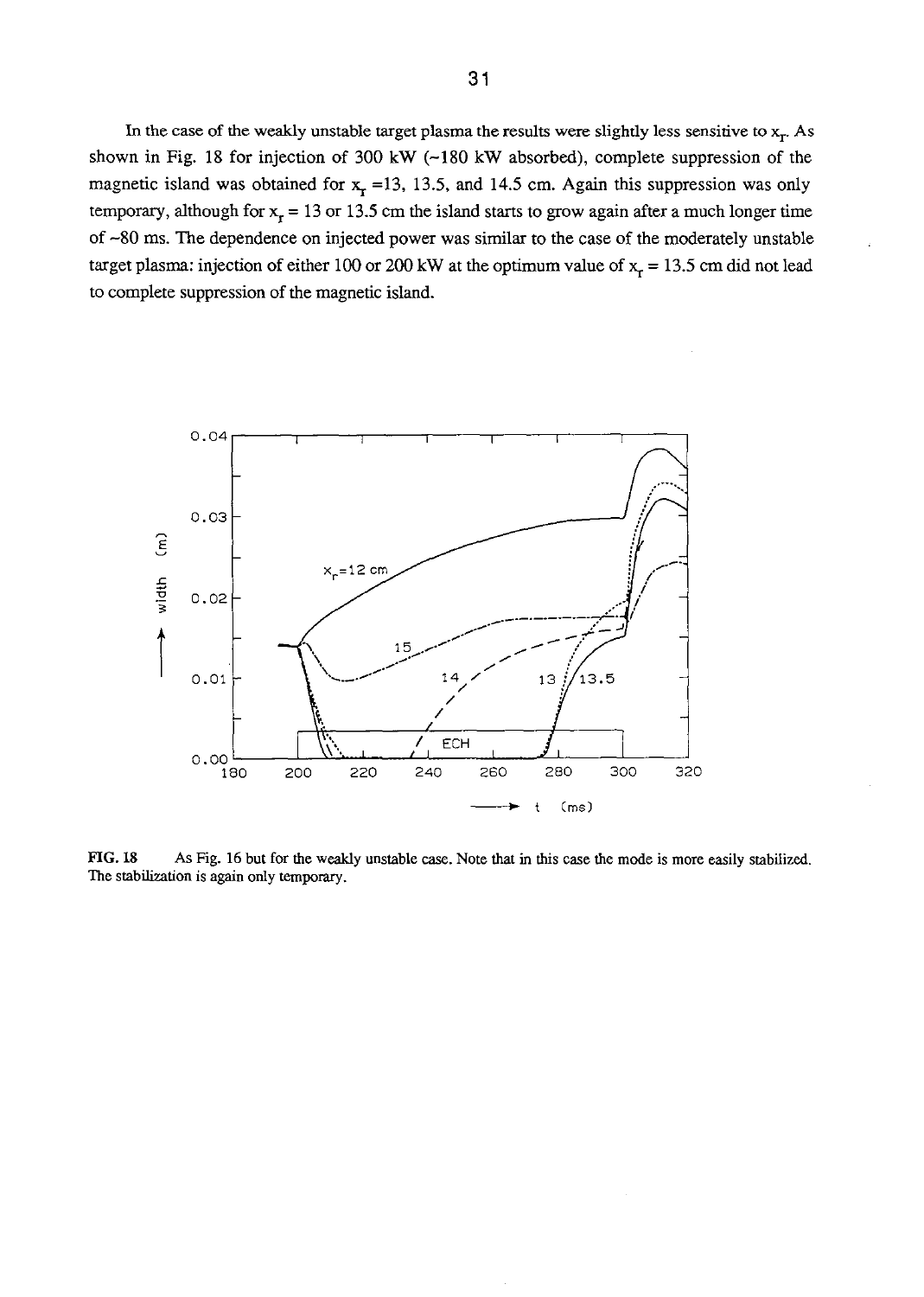#### 4.4 DISCUSSION AND CONCLUSION.

Comparing the results of the simulations with the experimental data the following differences are immediately apparent. First, the optimum results in the experiment were obtained by heating approximately 2 cm outside the q=2 surface [3], while the best results in the simulations were obtained for heating almost exactly on the q=2 surface. It is even noted that the experimental parameters corresponding to Fig. 13 ( $r_{q=2} \approx 13$  cm and  $x_r = 15$  cm) closely resemble those for the simulations with  $x_r = 15$  cm which showed hardly any suppression of the island. Secondly, in the simulations the injection of 300 kW was required for complete stabilization while in the experiments suppression of the MHD activity was easily obtained with one gyrotron, i.e.  $\sim$ 170 kW. A possible reason for this discrepancy is that only around  $60\%$  of the power is accounted for in the simulations while in the experiment the remaining 40% may well have been absorbed after multiple reflections or conversion to Bernstein waves at the upper-hybrid resonance. If these 40% are absorbed close to the resonance with a deposition profile similar to that of the power absorbed in the first and second pass, one should rather compare results of simulations and experimental results taking the absorbed power equal to the injected power. In that case, one finds that one gyrotron  $(-170 \text{ kW})$  could be sufficient to obtain complete suppression of the magnetic islands in the experiments. Finally, in the simulations the island suppression was only temporary while in the experiment the MHD activity could be suppressed for a full 300 ms pulse of ECH (cf. Fig. 14 ). This discrepancy is more serious since there is a very simple reason for it, which is directly related to the nature of the profile changes that can be obtained by local heating. This is illustrated by Fig. 19 which gives the temperature and the current density profile before ECH, 10 ms after the start of ECH and at the end of the 100 ms ECH pulse for the injection of 300 kW at  $x_r = 13.5$  cm in the case of the moderately unstable profile. After 10 ms of ECH the changes of the current density profile are mainly localized around  $x_r$  and such that  $\Delta'(0)$  is well below zero (stable case) due to the clearly visible reduction of the current density gradient around  $r_{q=2}$ . At that time the island size is still finite, because it changes only on a local resistive timescale (cf. Eq. (14)) and, consequently, lags behind. On a longer timescale the changes of the current density profile are more global and a strong broadening of j(r) takes place, induced by the broadening of the temperature profile. This broadening of the current density profile is, in general, destabilizing to the  $m=2$ ,  $n=1$  tearing mode.

We are led to the conclusion that the suppression of the MHD activity with ECH obtained in the experiments on TFR cannot be due to current profile tailoring alone. This conclusion is also supported by experimental data as presented in Fig. 15 which show a clear correlation between plasma position (i.e.  $q_a$ ) and the MHD activity. This may well have the same origin as the correlation between  $q_a$  and MHD activity that descriminates the High-Current and the Low-Current regimes (cf. Section 3).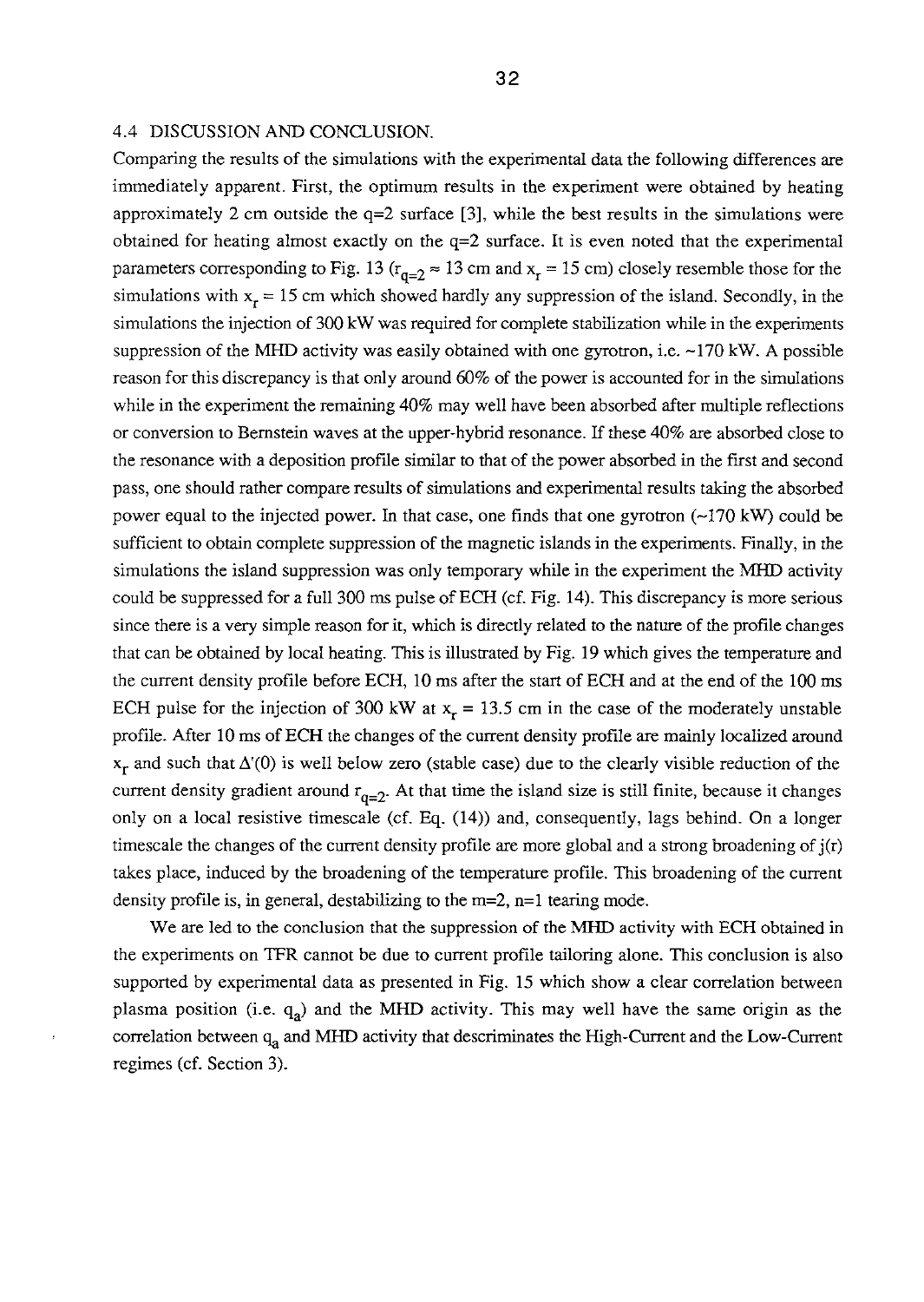

F1G. 19 The effect of ECH on the temperature (a) and the current density (b) profiles. The profiles before ECH, after 10 ms ECH, and at the end of the ECH phase are given for the moderately unstable case with 300 kW of ECH at  $x_r = 13.5$  cm. Note that after 10 ms the changes in the current density profile are still well localized around  $r = x_r$ leading to the stabilization of the mode. On a longer time scale, however, the current density profile is significantly broadened which causes the mode to become unstable again.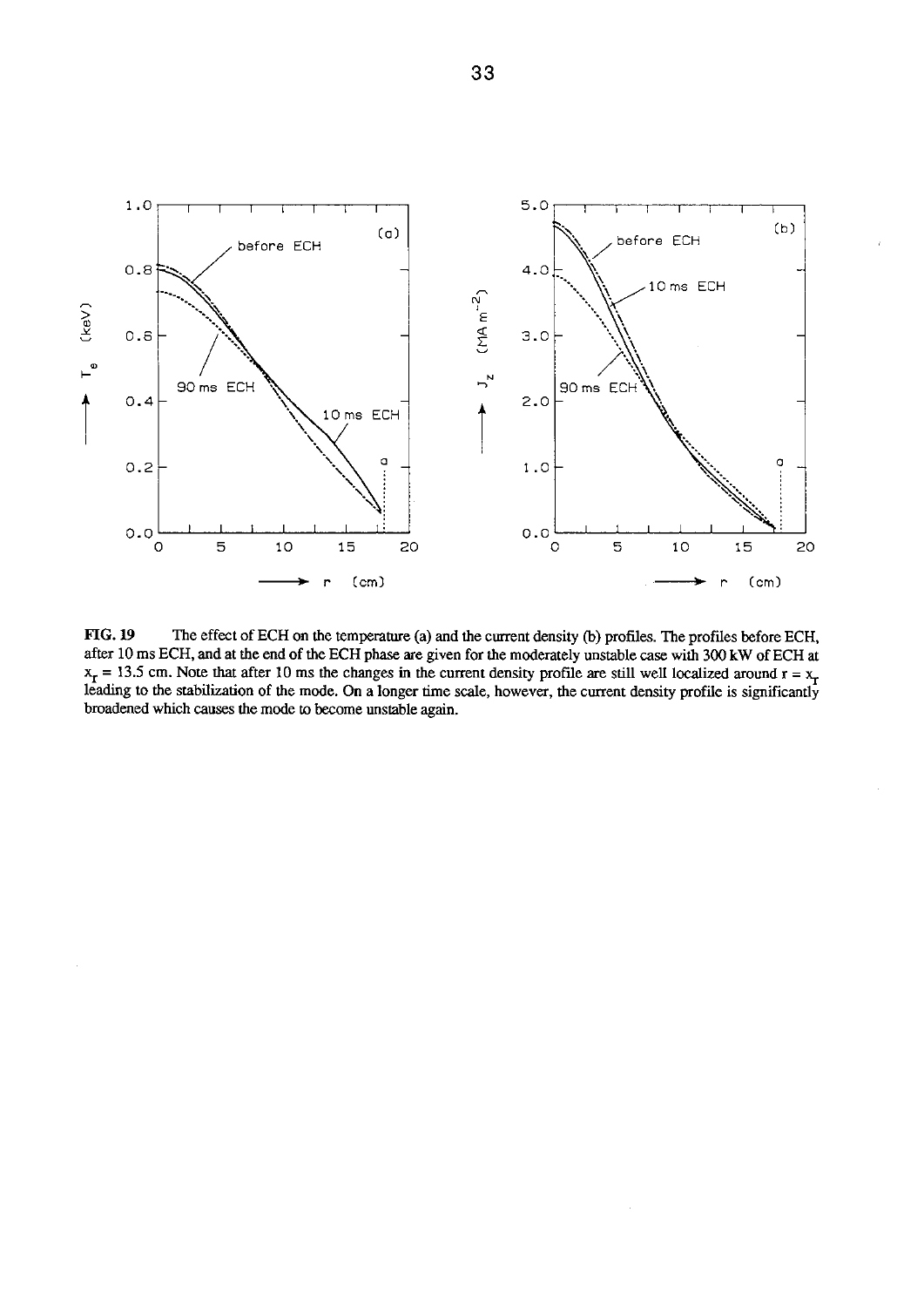#### **5 SUMMARY AND CONCLUDING REMARKS.**

Transport code simulations of the ECH experiments performed on TFR were carried out. Both bulk heating and MHD mode control were addressed. Three experimental plasma regimes were identified, namely, the Low- and High-Current and Iron-Dominated regimes [4-6], an anomalous electron heat conductivity,  $\chi_e$ , scaling like  $\chi_e \sim T_e^{1/2}/n_e$  yielded a good simulation of the respective ohmic phases. In the High-Current and Iron-Dominated regimes the observed degradation of confinement with ECH was adequately described by the  $T_e^{1/2}$  scaling of  $\chi_e$ . In the Low-Current regime wich during the ohmic phases was characterized by an exceptionally high confinement [2, 3, 6], a much larger degradation of confinement was found, even at low-power ECH. In fact, during ECH discharges in the Low- and High-Current regimes were almost indistinguishable, and the scaling of the High-Current regime also gave a good description of the ECH phases of Low-Current discharges. Around  $r \approx 0.5$  a, i.e. in the so-called confinement range, the High-Current scaling is similar to T-11 scaling [11], both in absolute value and with respect to the scaling with  $T_e$  and  $n_e$ . These results confirm those obtained in T-10 in which the degradation of confinement with ECH was shown to be less then predicted by L-mode scaling [10] but to agree with T-11 scaling [9, 11]. The L-mode scaling, however, does not apply in the parameter range covered by the experiments in TFR. Consequently, a definite conclusion regarding the question whether the behaviour of the energy confinement with ECH is similar to or more favourable than that for other heating methods, cannot be drawn from the TFR results.

The behaviour of the m=2, n=1 tearing mode was studied both in view of the differences between the High- and Low-Current regime and of the MHD mode control experiments. Contrary to the experimental observations, the profiles obtained with High-Current scaling were found to be more stable than those obtained with the Low-Current scaling for  $\chi_e$ . The MHD mode control experiments were simulated within the framework of the quasi-linear theory for tearing modes [12]. Both the dependence on the position of the electron cyclotron resonance and the injected power were studied. The results were found to depend very sensitively on the position of the resonance. A complete suppression of the m=2, n=1 magnetic island was obtained for heating almost exactly on the q=2 surface, while varying the resonance position by as little as 0.5 cm had a much weaker effect. The suppression of the magnetic island was in all cases found to be only temporary. These results are in contrast with the experiments [3] in which the optimum effect was obtained for heating approximately 2 cm outside the q=2 surface, and the suppression of the MHD activity lasted for a full 300 ms pulse of ECH. The interpretation of these experiments is, however, difficult because of the strong effect ECH has on the horizontal plasma position. In fact, in many cases a clear correlation between  $q_a$  and the MHD activity was observed, similar to the one discriminating the High- and Low-Current regimes [2, 3]. These results show that stability or instability of the m=2, n=l mode is a consequence of more complicated (non-linear) effects, rather than being determined by linear tearing mode theory. One possibility is that the  $m=2$ ,  $n=1$  mode is driven unstable by the m=3, n=1 ideal kink mode which is expected to be unstable for  $q_a$  close to 3 [20].